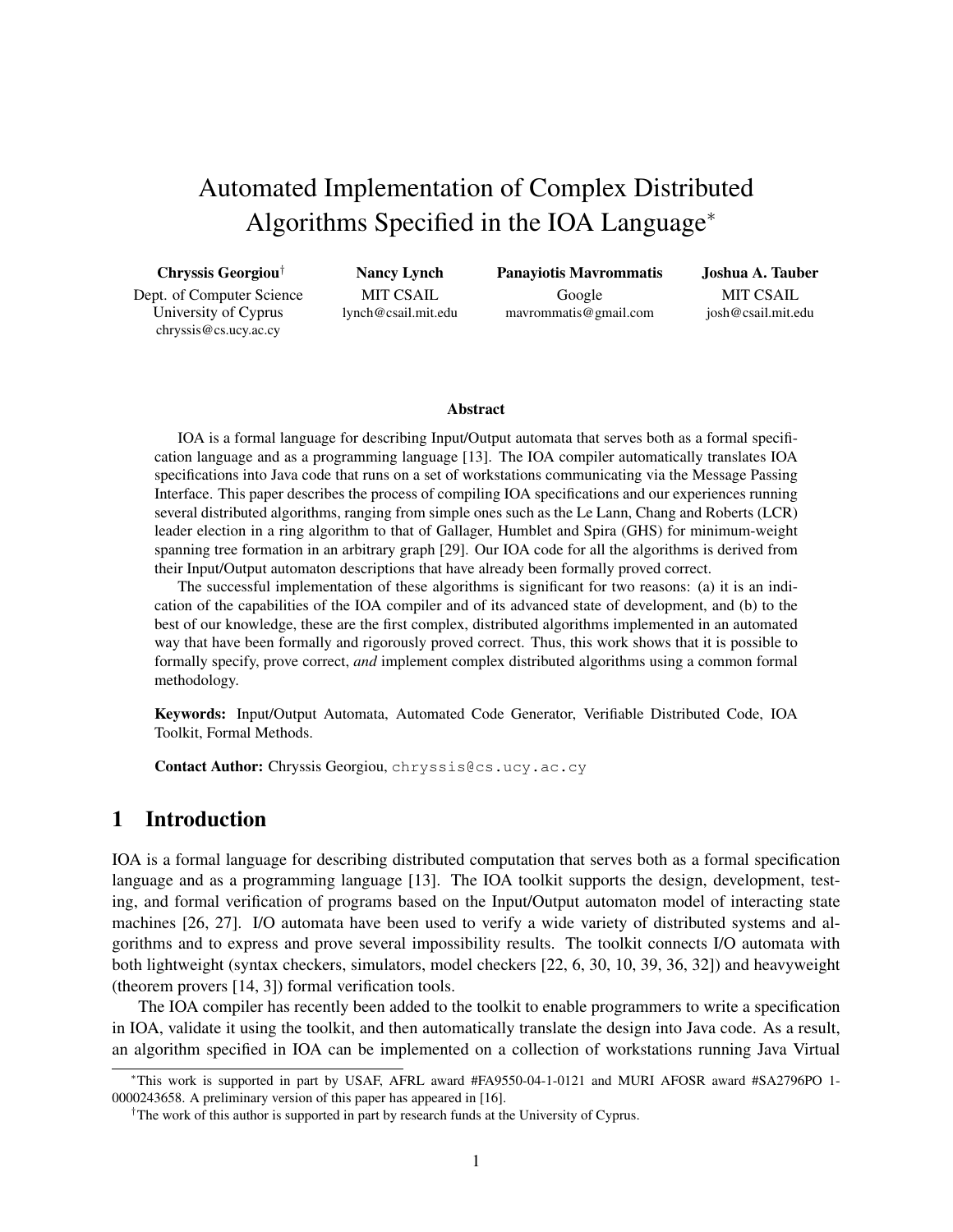Machines and communicating through the Message Passing Interface [33, 36, 35]. The code produced preserves the safety properties of the IOA program in the generated Java code. This guarantee is conditioned on the assumptions that our model of network behavior is accurate, that a hand-coded datatype library correctly implements its semantic specification, and that programmer annotations yield specified values. We require a further technical constraint that the algorithm must be correct even when console inputs are delayed.

This paper describes our experiences compiling and running algorithms specified in IOA. We begin with an overview of the challenges that were addressed in realizing the code generator and then we provide a general description of the process of preparing and running any distributed algorithm. We next highlight important aspects of the process by describing our experiments with algorithms from the literature. Initially, we implemented LCR leader election in a ring, computation of a spanning tree in an arbitrary connected graph, and repeated broadcast/convergecast over a computed spanning tree [23, 4, 5, 31]. Our IOA code for these algorithms was derived from the I/O automaton description given for these algorithms in [24].

Finally, we have successfully implemented the algorithm of Gallager, Humblet and Spira (GHS) for finding the minimum-weight spanning tree in an arbitrary connected graph [29]. GHS is a sufficiently complicated algorithm to constitute a "challenge problem" for the application of formal methods to distributed computing. Welch, Lamport, and Lynch formulated the algorithm using I/O automata and gave a formal proof of correctness of that specification [38]. Our IOA implementation of GHS is derived from the I/O automaton description by Welch *et al.* by performing some technical modifications described in Section 8. In the process of realizing this task (implementing these algorithms) several complier implementation difficulties arose and were successfully addressed.

The successful implementation of such a complicated algorithm is significant for two reasons: (a) it indicates the capabilities of the IOA compiler and its advanced state of development, and (b) to the best of our knowledge, this is the first complex, distributed algorithm implemented in an automated way, that has been formally and rigorously proved correct. Thus, this work shows that it is possible to formally specify, prove correct *and* implement complex distributed algorithms using a common formal methodology.

Paper Structure. In Section 2 we overview the challenges faced in realizing the IOA code generator. In Section 3 we provide necessary background on Input/Output automata and present related work. In Section 4 we present the compilation procedure and necessary technical issues. Sections 5–8 describe the implemented algorithms and provide IOA code used for their automated implementation. In Section 9 we present experimental results we obtained from the implementation of our algorithms. We conclude in Section 10.

# 2 Challenges in Realizing the IOA Compiler

The design and implementation of the IOA compiler required overcoming a number of key challenges. Many of these challenges arise from the differences between characteristics of specifications that are easiest to prove correct and characteristics of programs that are easiest to run. In this section, we overview these challenges and the approach taken to addressing them. *Note that several of the presented implementation difficulties arose (and were addressed) while attempting to use the code generator in implementing the presented distributed algorithms.* For a deeper analysis of the challenges and a thorough presentation of the actions taken in addressing them we refer the reader to Tauber's Thesis [33].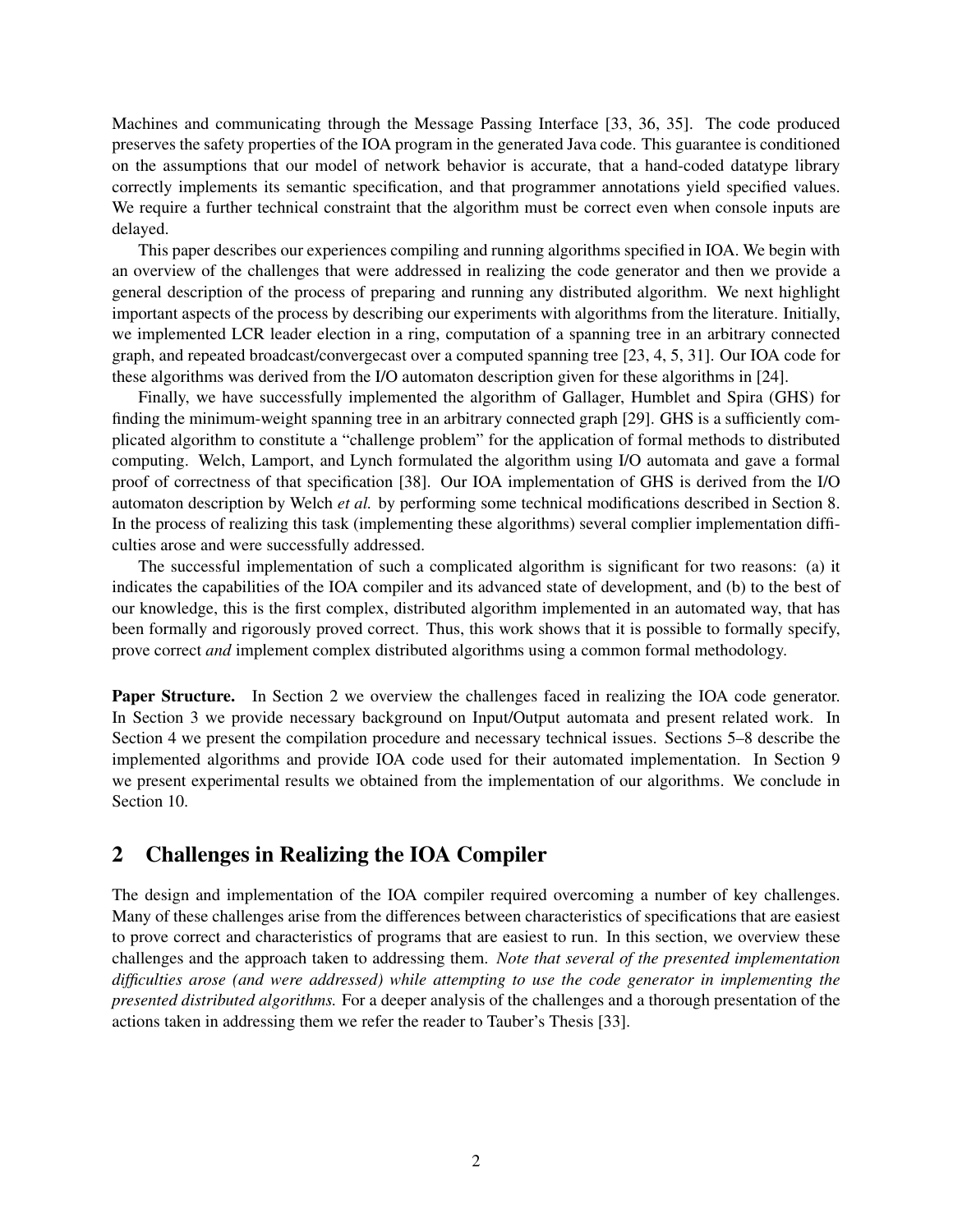# 2.1 Program Structuring

The first major challenge needed to be addressed was how to create a system with the correct externally visible behavior of the system without using any synchronization between processes running on different machines. This goal was achieved by matching the formal specification of the distributed system to the target architecture of running systems. That is, the form of the IOA programs admissible for compilation had to be restricted. In particular, the programmer is required (rather than the compiler) to decide on the distribution of computation; the programs submitted for compilation must be structured in a *node-channel* form that reflects the message-passing architecture of the collection of networked workstations that is the target of the compiler. Compilation then proceeds on a node-by-node basis (see Section 4.2 for specific details). By requiring the programmer to match the system design to the target language, hardware, and system services before attempting to compile the program, we are able to generate *verifiably correct code* without any synchronization between processes running on different machines.

# 2.2 IOA Programs and External Services

IOA programs use external services such as communication networks and console inputs. The IOA compiler generates only the specialized code necessary to implement an algorithm at each node in the system. At runtime, each node connects to the external system services it uses. In the current version the compilation target is a system in which each host runs a Java interpreter and communicates via a small subset of the Message Passing Interface (MPI) [12]. Hence a second major challenge needed to be addressed was to create both correctness proofs about algorithms that connect to such services and to produce correct code that uses such external, preexisting services. The general approach we take for verifying access to an external service consists of four phases: First model the external service as an IOA automaton; for example a subset of MPI was modeled as an automaton (see [33, Chapter 4]). Second, identify the desired abstract service programmers would like to use and specify that abstract service as an IOA automaton; e.g., a specification of an abstract, point-to-point, reliable, FIFO channel was developed (see [33]). Third, write mediator automata such that the composition of the mediator automata and the external service automaton implements the abstract service automaton; for example see the SendMediator and ReceiveMediator automata used in this work (in Appendix A). Fourth, prove that implementation relationship. (Specific details on the MPI-IOA connectivity are given in Section 4.2.)

# 2.3 Modeling Procedure Calls

The above design for connecting to system services raises new challenges. One particularly tricky aspect of such proofs is modeling the interfaces to services correctly. IOA itself has no notion of procedure call per se. The Java interface to an external service is defined in terms of method invocations (procedure calls). The approach taken to address this issue, when modeling these services, was to carefully treat method invocations and method returns as distinct behaviors of the external service; when procedure calls may block, handshake protocols were developed to model such blocking.

# 2.4 Composing Automata

The auxiliary mediator automata created to implement abstract system services must be combined with the source automaton prior to compilation. That is, we need to compose these automata to form a single automaton that describes all the computation local to a single node in the system. (Specific details are given in Section 4). A tool, called *composer*, was designed and implemented to compose automata automatically (see [33, Part II]).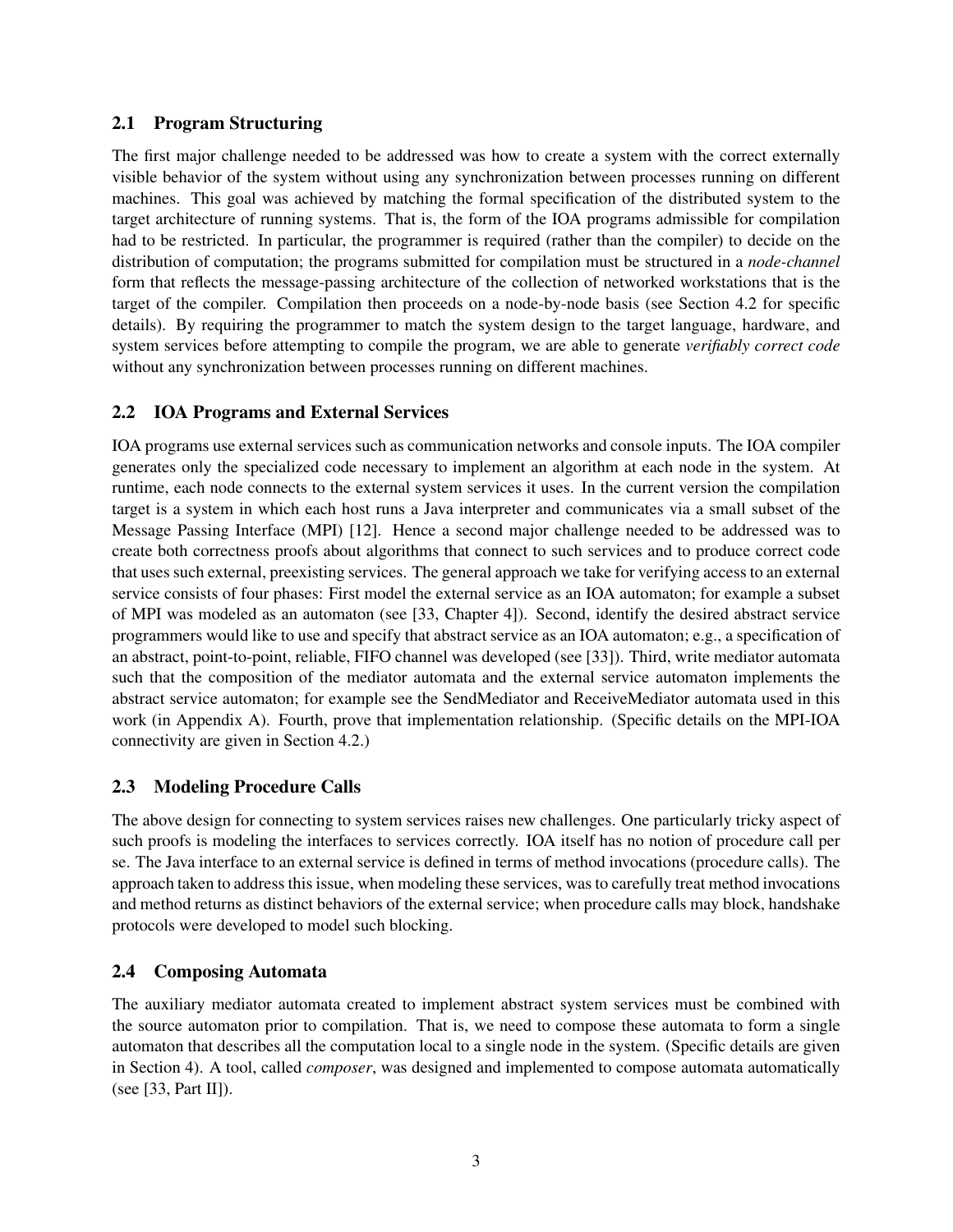## 2.5 Nondeterminism

The IOA language is inherently nondeterministic. Translating programs written in IOA into an imperative language like Java requires resolving all nondeterministic choices. This process of resolving choices is called *scheduling* an automaton. Developing a method to schedule automata was the largest conceptual challenge in the initial design of an IOA compiler. In general, it is computationally infeasible to schedule IOA programs automatically. Instead, IOA was augmented with nondeterminism resolution (NDR) constructs that allow programmers to schedule automata directly and safely. (More details are given in Section 4.5).

# 2.6 Implementing Datatypes

Datatypes used in IOA programs are described formally by axiomatic descriptions in first-order logic. While such specifications provide sound bases for proofs, it is not easy to translate them automatically into an imperative language such as Java. However, the IOA framework focuses on correctness of the concurrent, interactive aspects of programs rather than of the sequential aspects. Therefore we were not especially concerned with establishing the correctness of datatype implementations. (Standard techniques of sequential program verification may be applied to attempt such correctness proofs.) Hence, each IOA datatype is implemented by a hand-coded Java class. A library of such classes for the standard IOA datatypes is included in the compiler. Each IOA datatype (e.g.,  $T_{\text{ree}}(1)$ ) and operator (e.g.,  $T_{\text{ree}}(1 \rightarrow \text{Nat})$ ) is matched with its Java implementation class using a *datatype registry* [30, 36, 39], which we extended in this work (by creating mainly new operators).

# 3 Background

In this section, we briefly introduce the I/O automaton model and the IOA language and set the current work in the context of other research.

# 3.1 Input/Output Automata

An *I/O automaton* is a labeled state transition system. It consists of a (possibly infinite) set of *states* (including a nonempty subset of *start states*); a set of *actions* (classified as *input*, *output*, or *internal*); and a *transition relation*, consisting of a set of (state, action, state) triples (*transitions* specifying the effects of the automaton's actions).<sup>1</sup> An action  $\pi$  is *enabled* in state s if there is some triple  $(s, \pi, s')$  in the transition relation of the automaton. Input actions are required to be enabled in all states. I/O automata admit a *parallel composition* operator, which allows an output action of one automaton to be performed together with input actions in other automata. The I/O automaton model is inherently non-deterministic. In any given state of an automaton (or collection of automata), one, none, or many (possibly infinitely many) actions may be enabled. As a result, there may be many valid executions of an automaton. A succinct explanation of the model appears in Chapter 8 of [24].

# 3.2 IOA Language

The *IOA language* [13] is a formal language for describing I/O automata and their properties. IOA code may be considered either a specification or a program. In either case, IOA yields precise, direct descriptions. States are represented by the values of variables rather than just by members of an unstructured set. IOA transitions are described in precondition-effect (or guarded-command) style, rather than as state-action-state

<sup>&</sup>lt;sup>1</sup>We omit discussion of *tasks*, which are sets of non-input actions.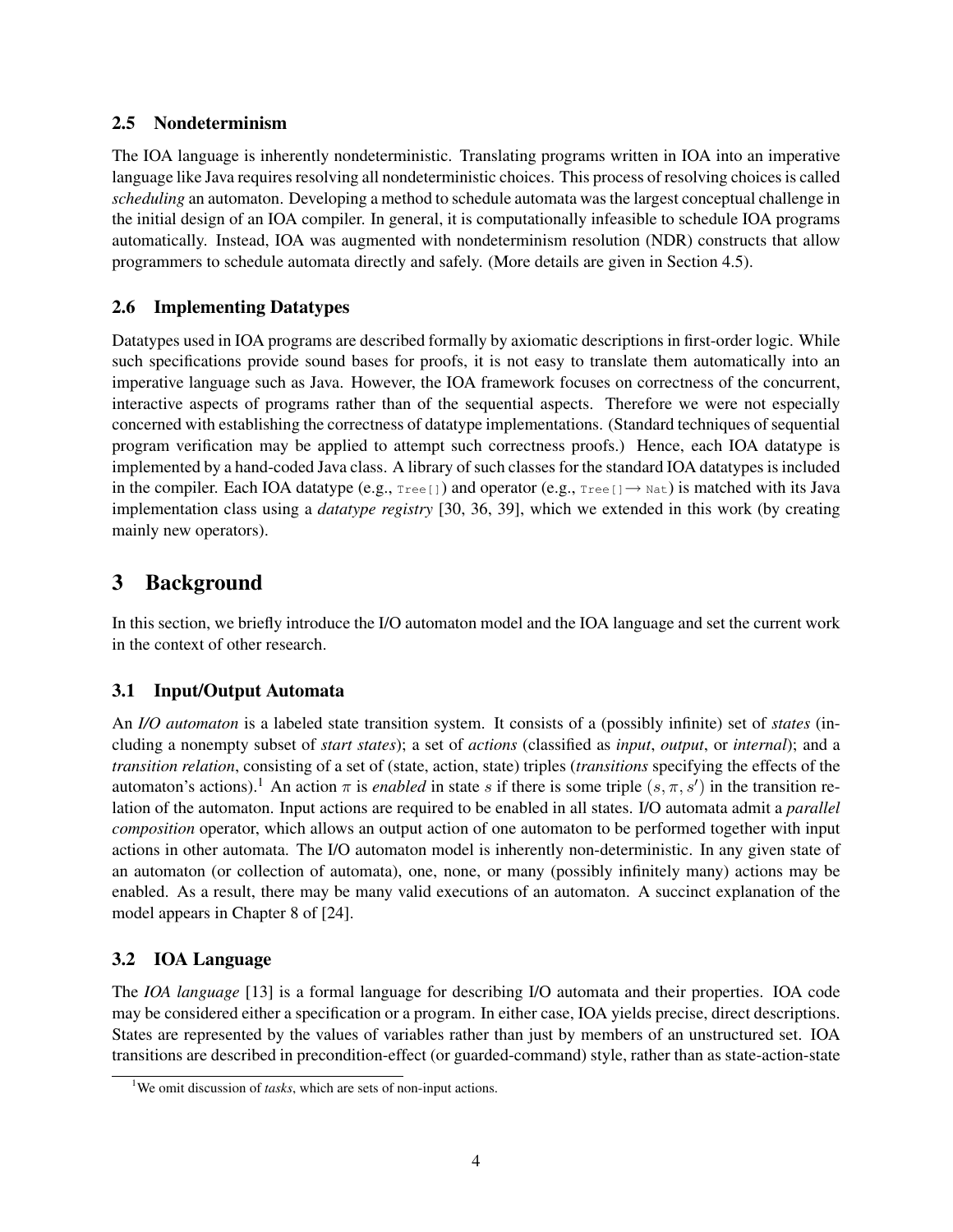triples. A precondition is a predicate on the the automaton state and the parameters of a transition that must hold whenever that transition executes. An effects clause specifies the result of a transition.

Due to its dual role, the language supports both axiomatic and operational descriptions of programming constructs. Thus state changes can be described through imperative programming constructs like variable assignments and simple, bounded loops or by declarative predicate assertions restricting the relation of the post-state to the pre-state.

The language directly reflects the non-deterministic nature of the I/O automaton model. One or many transitions may be enabled at any time. However, only one is executed at a time. The selection of which enabled action to execute is a source of *implicit non-determinism*. The choose operator provides *explicit non-determinism* in selecting values from (possibly infinite) sets. These two types of non-determinism are derived directly from the underlying model. The first reflects the fact that many actions may be enabled in any state. The second reflects the fact that a state-action pair  $(s, \pi)$  may not uniquely determine the following state  $s'$  in a transition relation.

## 3.3 Related Work

Goldman's Spectrum System introduced a formally-defined, purely operational programming language for describing I/O automata [18]. He was able to execute this language in a single machine simulator. He did not connect the language to any other tools. However, he suggested a strategy for distributed simulation using expensive global synchronizations. More recently, Goldman's Programmers' Playground also uses a language with formal semantics expressed in terms of I/O automata [19].

Cheiner and Shvartsman experimented with methods for generating code by hand from I/O automaton descriptions [7]. They demonstrated their method by hand translating the Eventually Serializable Data Service of Luchangco *et al.* [11] into an executable, distributed implementation in C++ communicating via MPI. Unfortunately, their general implementation strategy uses costly reservation-based synchronization methods to avoid deadlock.

To our knowledge, no system has yet combined a language with formally specified semantics, automated proof assistants, simulators, and compilers. Several tools have been based on the CSP model [20]. The semantics of the Occam parallel computation language is defined in CSP [1]. While there are Occam compilers, we have found no evidence of verification tools for Occam programs. Formal Systems, Ltd., developed a machine-readable language for CSP.

The CCS process algebra [28] and I/O automata frameworks share several similarities as well as many differences. The work in [37] presents a semantic-based comparison of the two frameworks; the work in [15] evaluates and compares the applicability and usability of a value-passing version of CCS with I/O automata on specifying and verifying distributed algorithms. Cleaveland *et al.* have developed a series of tools based on the CCS process algebra. The Concurrency Workbench [9] and its successor the Concurrency Factory (CF) [8] are toolkits for the analysis of finite-state concurrent systems specified as CCS expressions. They include support for verification, simulation, and compilation. A model checking tool supports verifying bisimulations. A compilation tool translates specifications into Facile code. To the best of our knowledge, no complex distributed algorithm such as GHS has been specified, verified and implemented (in an automated way) using the "CCS-CF-Facile" framework.

## 4 Compiling and Running IOA

IOA can describe many systems architectures, including centralized designs, shared memory implementations, or message passing arrangements. Not every IOA specification may be compiled. An IOA program admissible for compilation must satisfy several constraints on its syntax, structure, and semantics. Pro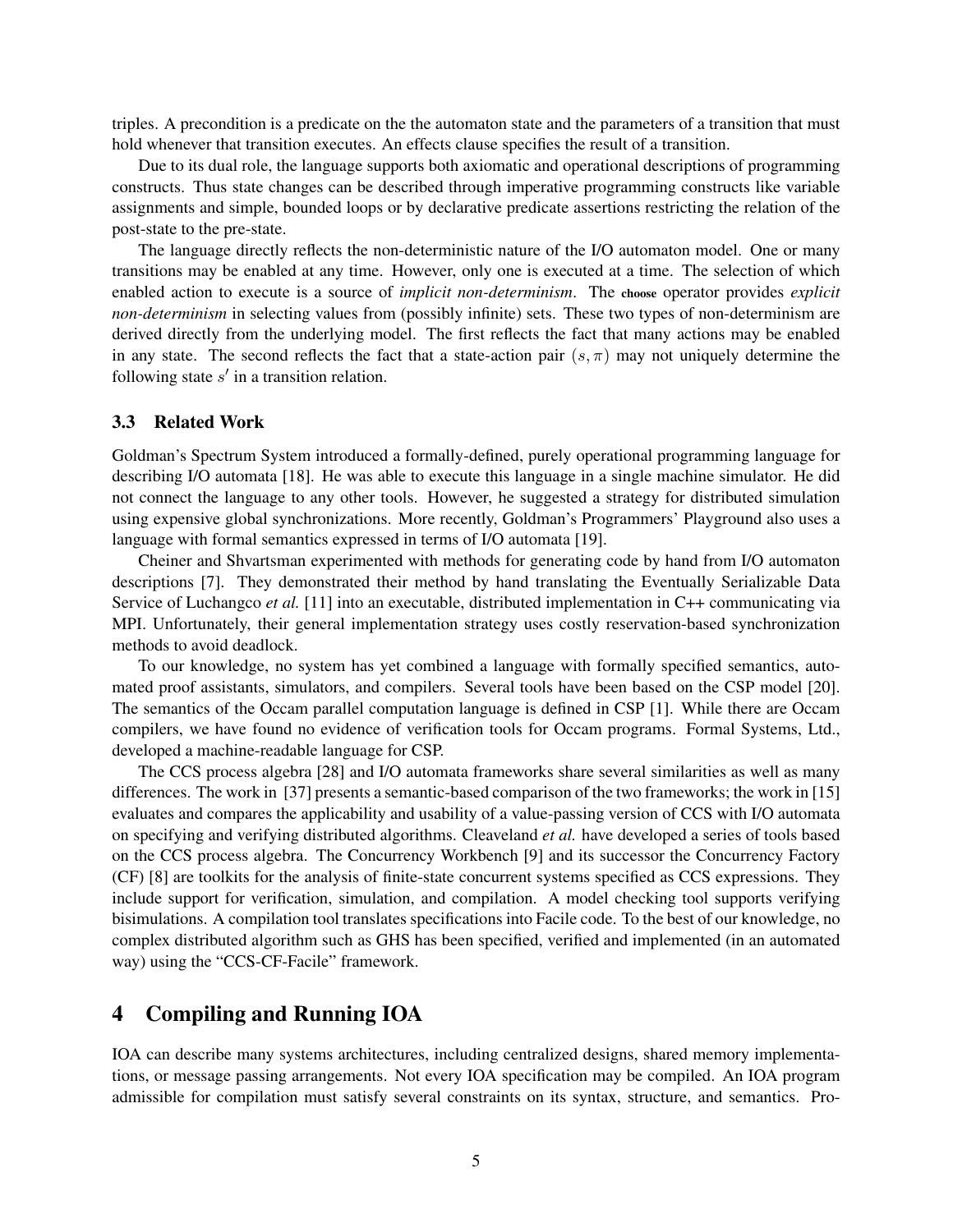grammers must perform two preprocessing steps before compilation. First, the programmer must combine the original "algorithm automaton" with several auxiliary automata. Second, the programmer must provide additional annotations to this combined program to resolve the non-determinism inherent in the underlying I/O automaton denoted by the IOA program. The program can then be compiled into Java and thence into an executable. At runtime the user must provide information about the programs environment as well as the actual input to the program.

As proved elsewhere [33, 35], the system generated preserves the safety properties of the original IOA specification provided certain conditions are met. Those conditions are that the model of the MPI communication service behavior given in [33] is accurate, that the hand-coded datatype library used by the compiler correctly implements its semantic specification, and that programmer annotations correctly initialize the automaton.

### 4.1 Imperative IOA Syntax

As mentioned in Section 3.2, IOA supports both operational and axiomatic descriptions of programming constructs. The IOA compiler translates only imperative IOA constructs. Therefore, IOA programs submitted for compilation cannot include certain IOA language constructs. Effects clauses cannot include ensuring clauses that relate pre-states to post-states declaratively. Throughout the program, predicates must be quantifier free. Currently, the compiler handles only restricted forms of loops that explicitly specify the set of values over which to iterate.

### 4.2 Node-channel Form

The IOA compiler targets only message passing systems. The goal is to create a running system consisting of the compiled code and the existing MPI service that faithfully emulates the original distributed algorithm written in IOA. Each node in the target system runs a Java interpreter with its own console interface and communicates with other hosts via (a subset of) the Message Passing Interface (MPI) [12, 2]. (By "console" we mean any local source of input to the automaton. In particular, we call any input that Java treats as a data stream — other than the MPI connection — the console.) We note that we use only four of the (myriad) methods provided by MPI:

Isend sends a message to a specified destination and returns a handle to name the particular send.

test tests a handle to see if the particular send has completed.

Iprobe polls to see if an incoming message is available.

recv returns a message when available.

As already mentioned in Section 2, the IOA compiler is able to preserve the externally visible behavior of the system without adding any synchronization overhead because we require the programmer to explicitly model the various sources of concurrency in the system: the multiple machines in the system and the communication channels. Thus, we require that systems submitted to the IOA compiler be described in *node-channel* form. The IOA programs to be compiled are the nodes. We call these programs *algorithm automata*.

As discussed before, all communication between nodes in the system uses asynchronous, reliable, oneway, FIFO channels. These channels are implemented by a combination of the underlying MPI communication service and mediator automata that are composed with the algorithm automata before compilation. The recymediator automaton (Appendix A) mediates between the algorithm automaton and an incoming channel, while the sendMediator automaton (Appendix A) handles messages to outgoing channels. Each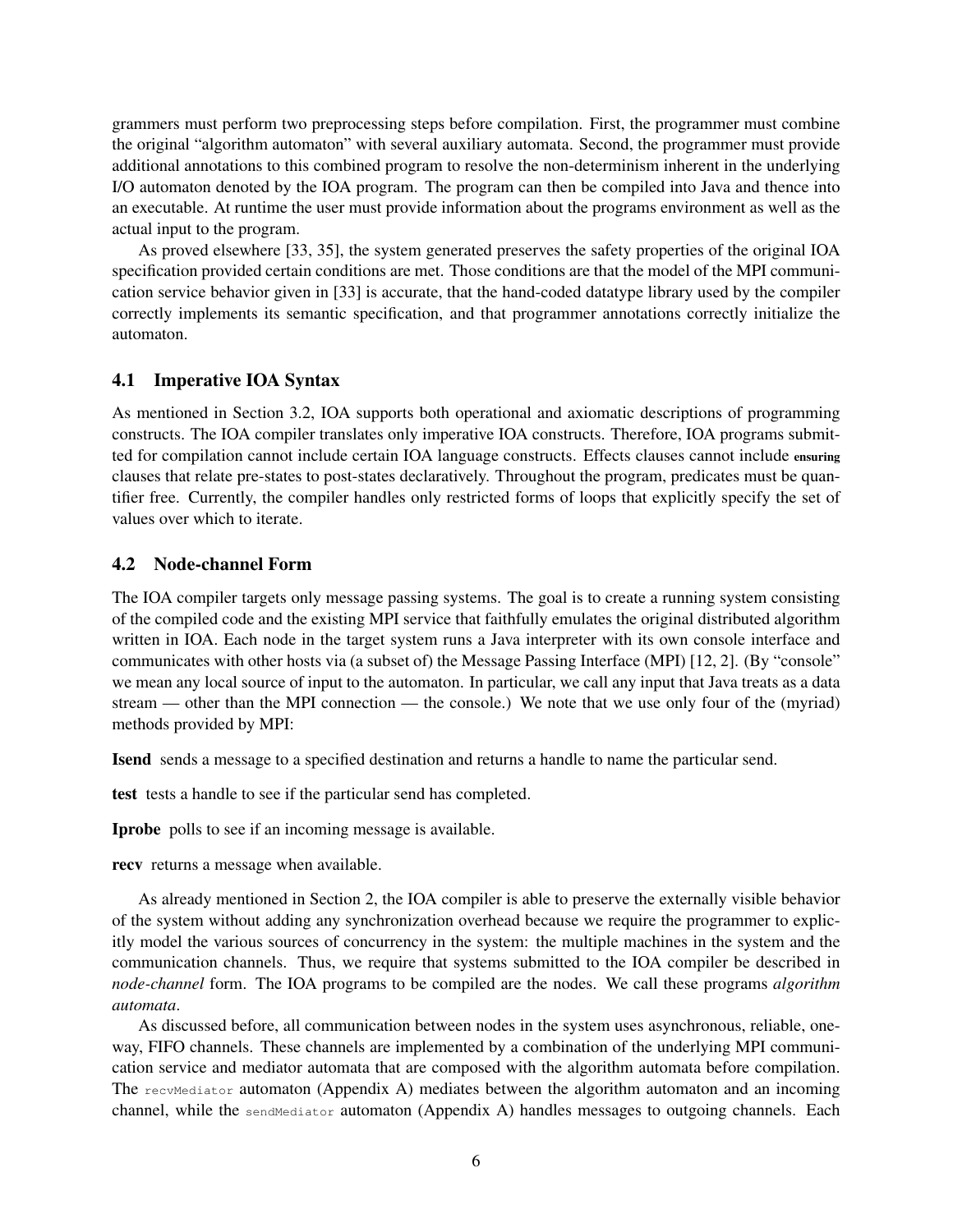of the n node programs connects to up to  $2n$  mediator automata (one for each of its channels). Figure 1 illustrates how a mediator automaton is composed with MPI to create a reliable, FIFO channel.



Figure 1: Auxiliary automata mediate between MPI and algorithm automata to yield a reliable FIFO channel.

Thus, algorithm automata may assume channels with very simple semantics and a very simple SEND/RECEIVE interface even though the underlying network implementation is more complex. In the distributed graph algorithms we implement, the network is the graph. That is, usually, nodes map to machines and edges to networks. (The exceptions are experiments in which we run multiple nodes on a single machine.)

#### 4.3 Composition

The completed design is called the *composite node automaton* and is described as the composition of the algorithm automaton with its associated mediator automata. A *composer* tool [34] expands this composition into a new, equivalent IOA program in primitive form where each piece of the automaton is explicitly instantiated. The resulting *node automaton* describes all computation to be performed on one machine. This expanded node automaton (annotated as described below) is the final input program to the IOA compiler. The compiler translates each node automaton into its own Java program suitable to run on the target host.

The node automaton combining the GHSProcess and standard mediator automata is shown in the Appendix. In that automaton, the SEND and RECEIVE actions are hidden so that interfaces between algorithm and mediator automata are not externally visible.

## 4.4 Input-delay Insensitivity

The I/O automaton model requires that input actions are always enabled. However, our Java implementation is not input enabled, it receives input only when the program asks for it by invoking a method. Therefore, each IOA system submitted for compilation must satisfy a semantic constraint. The system as a whole must behave correctly (as defined by the programmer) even if inputs to any node from its local console are delayed. This is a technical constraint that most interesting distributed algorithms can be altered to meet. For this purpose, our code generator deploys input buffers; a producer/consumer style is used where the act of consuming inputs from the buffer falsifies the precondition of the consumer so that the consuming transition never tries to read an empty buffer. The producer can always safely append new inputs to the buffer but there is no guarantee as to when the input will be consumed.

## 4.5 Resolving Non-determinism

As mentioned in Section 2.5, before compiling a node automaton, a programmer must resolve both the implicit non-determinism inherent in any IOA program and any explicit non-determinism introduced by choose statements.

#### 4.5.1 Scheduling

Execution of an automaton proceeds in a loop that selects an enabled transition to execute and then performing the effects of that transition. Picking a transition to execute includes picking a transition definition and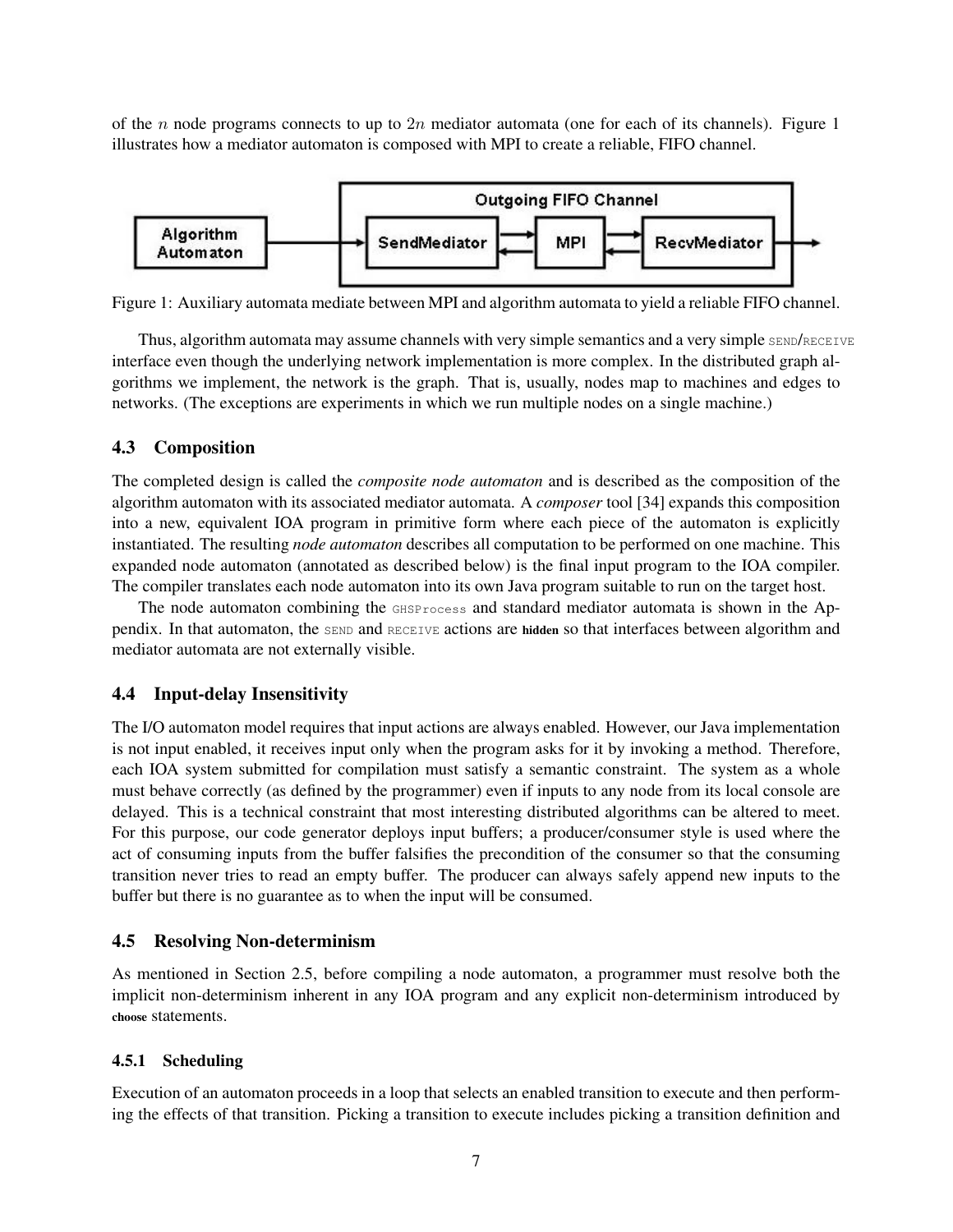the values of its parameters. It is possible and, in fact, common that the set of enabled actions in any state is infinite. In general, deciding membership in the set of enabled actions is undecidable because transition preconditions may be arbitrary predicates in first-order logic. Thus, there is no simple and general search method for finding an enabled action. Even it when it is possible to find an enabled action, finding an action that makes actual progress may be difficult.

Therefore, before compilation, we require the programmer to write a schedule. A schedule is a function of the state of the local node that picks the next action to execute at that node. In format, a schedule is written at the IOA level in an auxiliary *non-determinism resolution language* (NDR) consisting of imperative programming constructs similar to those used in IOA effects clauses. The NDR fire statement causes a transition to run and selects the values of its parameters. Schedules may reference, but not modify, automaton state variables. However, schedules may declare and modify additional variables local to the schedule [30, 10, 36].

Conceptually, adding an NDR schedule to an IOA program changes it in three ways. The NDR schedule adds new variables, modifies each transition to use the new variables, and provides a computable *next-action* function of the augmented state. The new state variables consist of a program counter and whatever variables the programmer uses in the NDR schedule program. Each locally controlled action is modified in two ways. First, the precondition is strengthened so that the action is enabled only if the program counter names the action. Second, at the end of the effects the program counter is assigned the next action as computed by applying the next-action function to the automaton state. The schedule annotation used to run GHS is included in Appendix C.2.

## 4.5.2 Choosing

The choose statement introduces explicit non-determinism in IOA. When a choose statement is executed, an IOA program selects an arbitrary value from a specified set. For example, the statement

num := choose n:Int where  $0 \le n \land n \le 3$ 

assigns either 0, 1, or 2 to num. As with finding parametrized transitions to schedule, finding values to satisfy the where predicates of choose statements is hard. So, again, we require the IOA programmer to resolve the non-determinism. In this case, the programmer annotates the choose statement with an NDR *determinator block*. The yield statement specifies the value to resolve a non-deterministic choice. Determinator blocks may reference, but not modify, automaton state variables.

#### 4.5.3 Initialization

The execution of an I/O automaton may start in any of a set of states. In an IOA program, there are two ways to denote its start states. First, each state variable may be assigned an initial value. That initial value may be a simple term or an explicit choice. In the latter case, the choice must be annotated with a choice determinator block to select the initial value before code generation. Second, the initial values of state variables may be collectively constrained by an initially clause. As with preconditions, an initially clause may be an arbitrary predicate in first order logic. Thus, there is no simple search method for finding an assignment of values to state variables to satisfy an initially clause. Therefore, we require the IOA programmer to annotate the initially predicate with an NDR determinator block. However, unlike NDR programs for automaton schedules initially determinator blocks may assign values directly to state variables. The initially det block for GHS is included in Appendix C.2.

### 4.6 Runtime Preparation

As mentioned above a system admissible for compilation must be described as a collection of nodes and channels. While each node in the system may run distinct code, often the nodes are symmetric. That is, each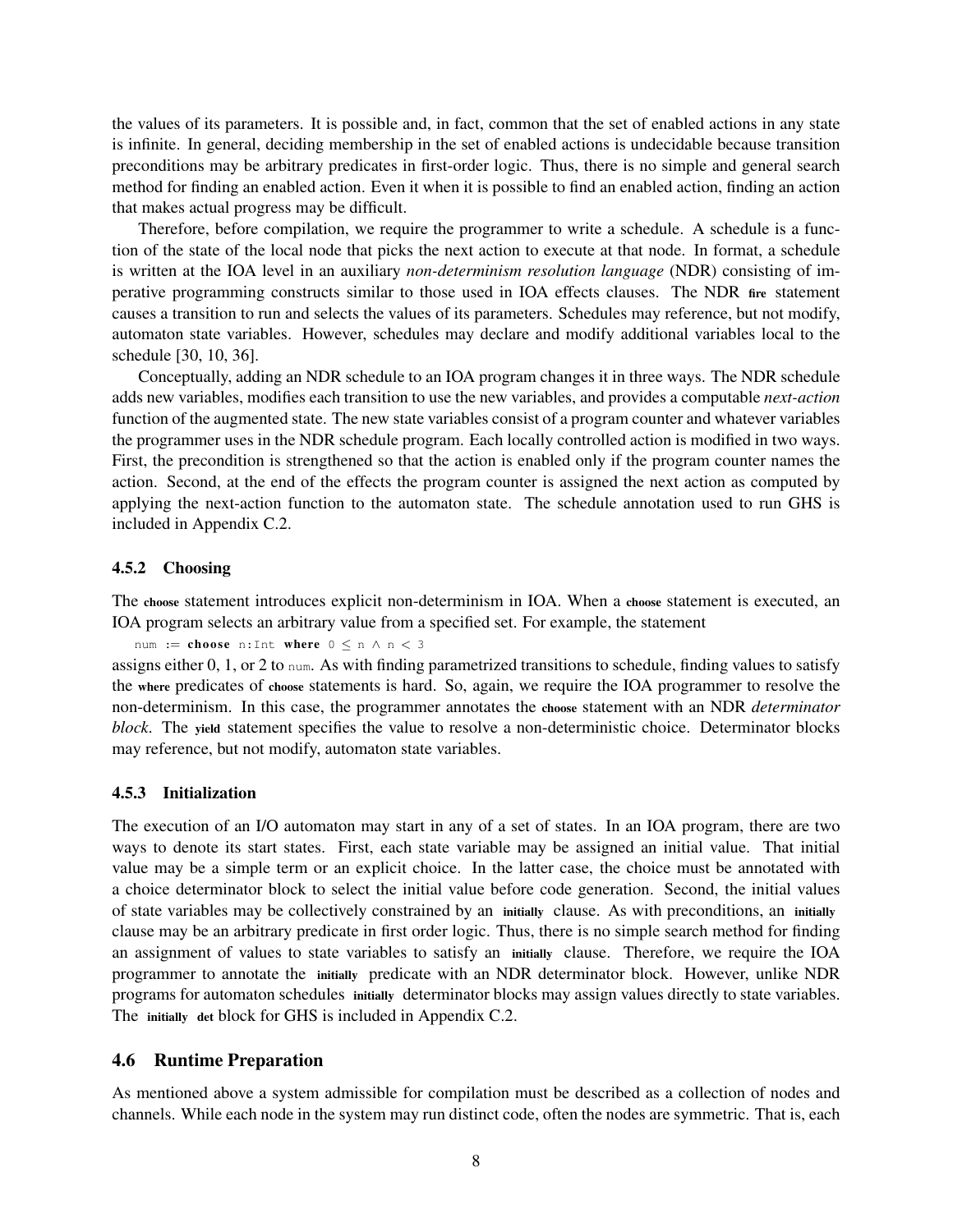node in the system is identical up to parametrization and input. For example, the nodes in the GHS algorithm are distinguished only by a unique integer parameter. Automaton parameters can also be used to give every node in the system some common information that is not known until runtime; for example, the precise topology of the network on which the system is running. If a compiled automaton is parametrized, the runtime system reads that information from a local file during initialization. In our testbed, certain special automaton parameters are automatically initialized at runtime. The  $r_{\text{rank}}$  of a node is a unique non-negative integer provided by MPI. Similarly, the size of the system is the number of nodes connected by MPI. Input action invocations are also read from files (or file descriptors) at runtime. A description of the format for such invocations is given in [36].

Figure 2 provides a graphical outline of the compilation procedure.



Figure 2: Given an Input/Output automaton specification of a distributed algorithm: (a) Write the *process automaton* in IOA; one automaton per node, connected by simple send and receive interfaces to channels.(b) Compose the process automaton with the *mediator automata* (standard IOA library programs that provide simple FIFO-channel semantics to the algorithm) to form the *composite node automaton*. Using the composer tool, expand the composite node automaton to obtain the *node automaton*. Annotate the node automaton with a non-determinism resolving schedule block, to produce the *scheduled node automaton*. (c) Compile, using the IOA compiler, the scheduled node automaton to a Java class. By compiling the Java class we obtain an executable program in which communication is performed via MPI.

# 5 Implementing LCR Leader Election

The first algorithm to be automatically compiled with the IOA Compiler was the asynchronous version of the algorithm of Le Lann, Chang and Roberts (LCR) [23, 4] for leader election in a ring network. In LCR, each node sends its identifier around the ring. When a node receives an incoming identifier, it compares that identifier to its own. It propagates the identifier to its clockwise neighbor only if the incoming identifier is greater than its own. The node that receives an incoming identifier equal to its own is elected as the leader. Informally, it can be seen that only the largest identifier completes a full circuit around the ring and the node that sent it is elected leader. A formal specification of the algorithm as an I/O automaton and a proof of its correctness can be found in [24] (Section 15.1.1).

#### LCR Leader Election process automaton

type Status = enumeration of idle, voting, elected, announced automaton LCRProcess(rank: Int, size: Int) signature input vote

```
input RECEIVE(m: Int, const mod(rank - 1,
             size), const rank: Int)
output SEND (m: Int, const rank: Int,
            const mod(rank+1, size))
output leader(const rank)
```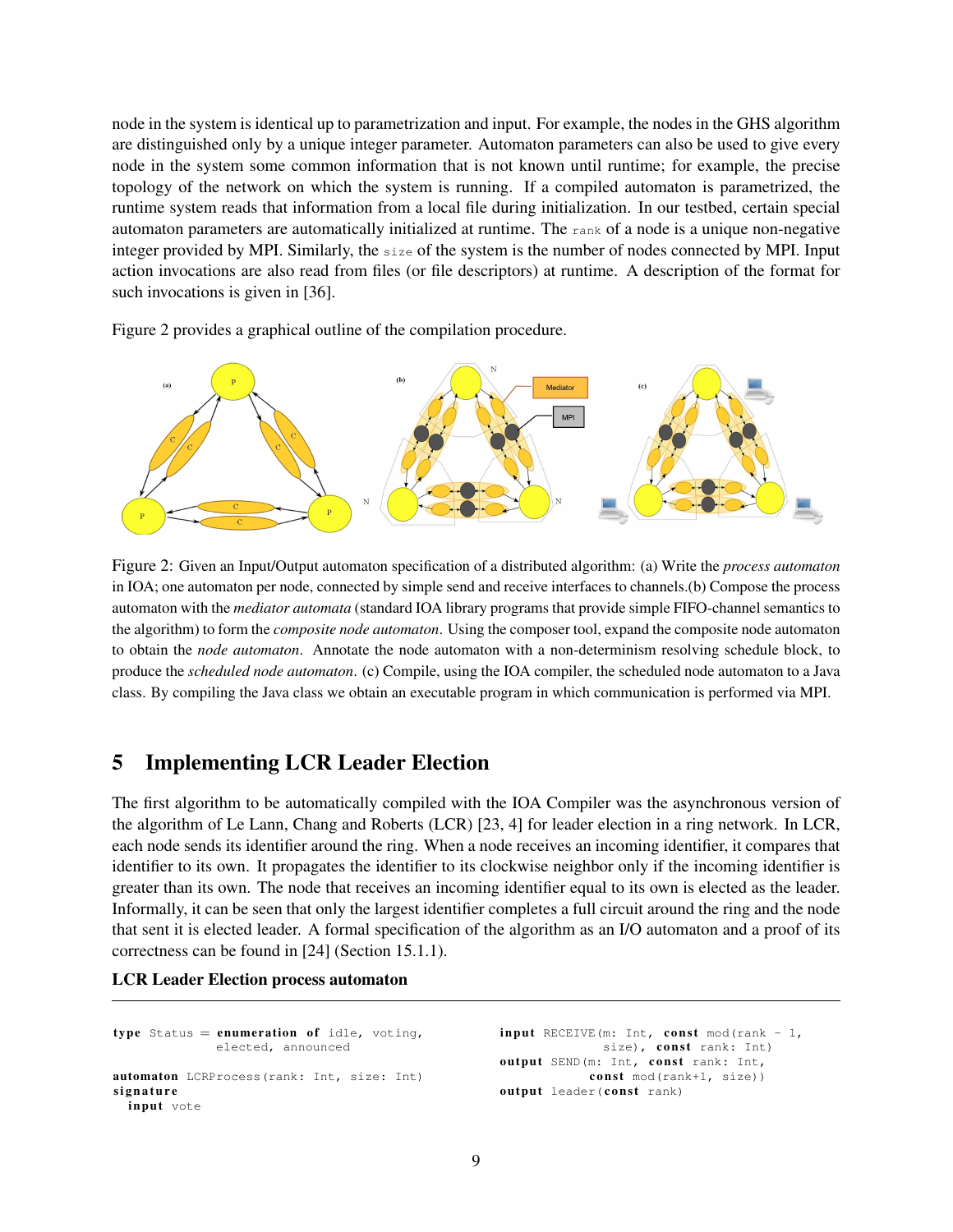```
s t a t e s
 pending: Mset [Int] := {rank},
 status: Status := idle
transitions
 input vote
   eff status := voting
  input RECEIVE(m, j, i) where m > ieff pending := insert (m, pending)
  input RECEIVE(m, j, i) where m < iinput RECEIVE(i, j, i)eff status := elected
                                                     output SEMD(m, i, j)pre status \neq idle ∧ m ∈ pending
                                                       eff pending := delete(m, pending)
                                                     output leader(rank)
                                                       pre status = elected
                                                       eff status := announced
```
The automaton definition that appears in [24](Section 15.1) was used, with some minor modifications. (The const keyword means that the transition parameter is going to have the same value every time the transition is fired.) For all the algorithms that follow, the nodes are automatically numbered from 0 to (size - 1). The automata LCRProcess, LCRNode, SendMediator and ReceiveMediator were written. The mediator automata implement the channel automata integrated with MPI functionality, and can be found in Appendix A. The LCRNode automaton, included in Appendix B.1 simply composes the mediator automata with the process automaton. This automaton was automatically expanded and a schedule was written for the composition, which appears in Appendix B.2. The implementation was tested on a number of different configurations, and ran correctly in all cases.

# 6 Implementing Spanning Tree and Broadcast/Convergecast

## 6.1 Asynchronous Spanning Tree

The next algorithm we implemented was an Asynchronous Spanning Tree algorithm for finding a rooted spanning tree in an arbitrary connected graph based on the work of Segal [31] and Chang [5]. This was the first test of the Toolkit on arbitrary graphs, where each node had more than one incoming and outgoing communication channels. In this algorithm all nodes are initially "unmarked" except for a "source node" (the root of the resulting spanning tree). The source node sends a *search* message to its neighbors. When an unmarked node receives a search message, it marks itself and chooses the node from which the search message has arrived as its parent. It then propagates the search message to its neighbors. If the node is already marked, it just propagates the message to its neighbors (in other words, a parent of a node  $i$  is the node from which i has received a search message for the *first* time). The spanning tree is formed by the edges between the parent nodes with their children. The AsynchSpanningTree automaton, as defined in [24] (Section 15.3) was used. The process automaton is listed below<sup>2</sup>. The schedule for the composition of this automaton with the mediator ones appears in Appendix B.3.

#### Asynchronous spanning tree process automaton

```
type Message = enumeration of search, null
automaton sTreeProcess(i: Int, nbrs: Set[Int])
signature
 input RECEIVE (m: Message,
               const i: Int, j: Int)output SEND (m: Message,
             const i: Int. \vdots Int)output PARENT(j: Int)
states
 parent: Null[Int] := nil,
 reported: Bool := false,
 send: Map[Int, Message] := empty
transitions
  input RECEIVE(m, i, j)e f f
                                                          if i \neq 0 \land parent = nil then
                                                             parent := embed(i);
                                                             for k: Int in nbrs - {j} do
                                                               send[k] := searchod
                                                          f i
                                                      output SEMD(m, i, j)pre \text{send}[j] = searcheff send[j] := null
                                                      output PARENT(j)pre parent.val = j ∧ ¬reported
                                                        eff reported := true
```
<sup>2</sup> For an explanation of the constructs appearing in the the code (such as Null [] or embed()) we refer the reader to [13, Appendix A.11]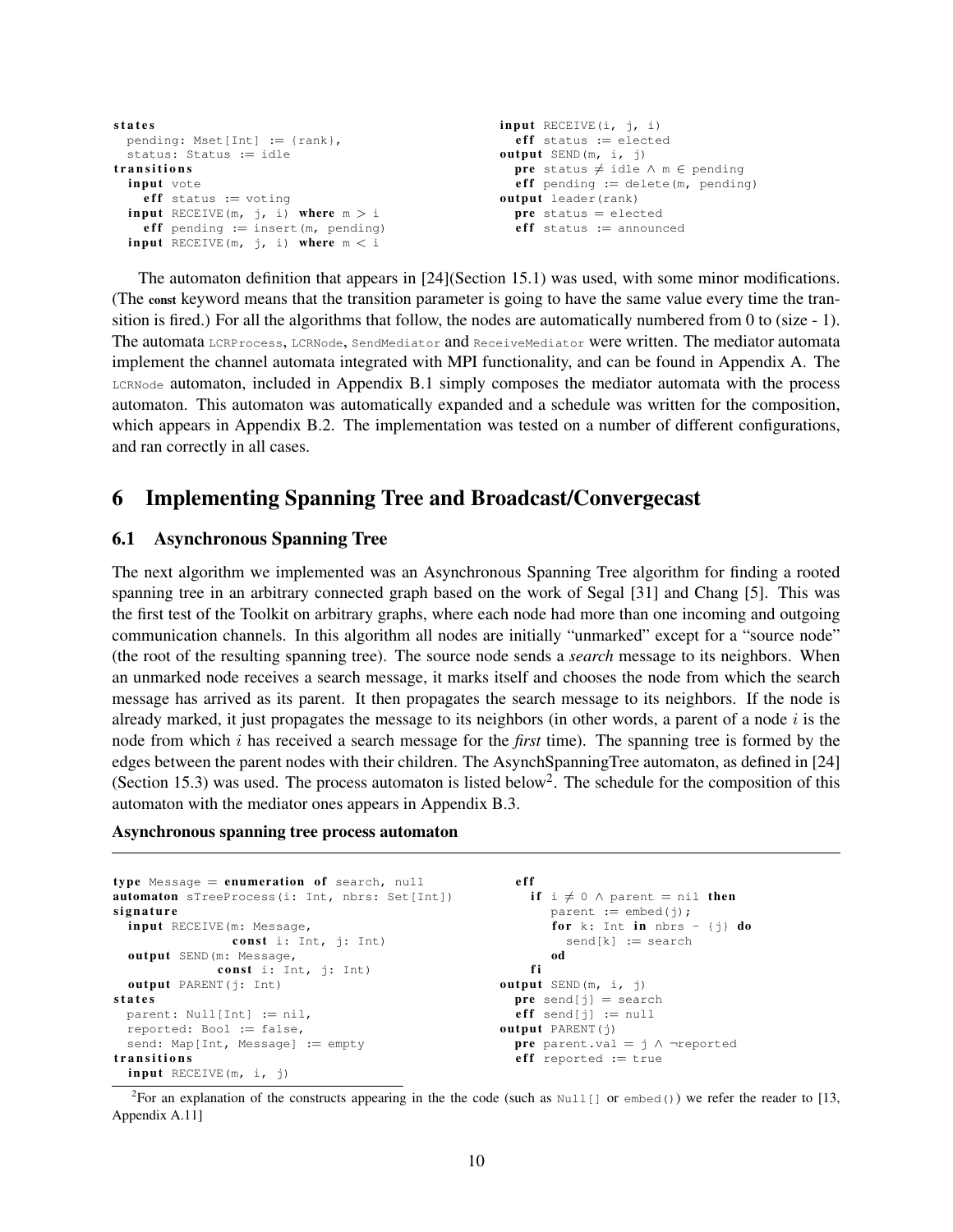## 6.2 Asynchronous Broadcast Convergecast

The successful implementation of the spanning tree algorithm led to the implementation of an Asynchronous Broadcast/Convergecast algorithm, which is essentially an extension of the previous algorithm: Along with the construction of a spanning tree, a broadcast and convergecast takes place (the root node broadcasts a message down the tree and acknowledgments are passed up the tree from the leaves with each parent sending an acknowledgment up the tree only after receiving one from each of its children). A formal specification and a proof of correctness is given in [24](Section 15.3). In our tests, the root was node 0, and the value  $v1$ (a dummy value) was broadcast on the network. The process automaton is shown below. The schedule for the composition of this automaton with the mediator ones appears in Appendix B.4.

Broadcast-convergecast process automaton

```
type Kind = enumeration of bcast, ack
type Val = enumeration of null, v1type BCastMsq = tuple of kind: Kind, v: Val
type Message = union of msg: BCastMsg,
                        kind: Kind
automaton bcastProcess(rank: Int,
                       nbrs: Set[Int])
signature
 input RECEIVE(m: Message, const rank,
          j: Int)
  output SEND(m: Message, const rank,
             j: Int)
 internal report(const rank)
s t a t e s
 val: Val := null,
 parent: Null[Int] := nil,
 reported: Bool := false,
 acked: Set [Int] := \{\},
 send: Map[Int, Seq[Message]]
initially
 rank = 0 \Rightarrow(va1 = v1 \wedge(∀ j: Int j ∈ nbrs ⇒
         send[j] = {msg([box, val])})transitions
  output SEMD(m, rank, j)pre m = head(send[j])
                                                        eff send[j] := tail(send[j])
                                                     input RECEIVE(m, rank, j)e f f
                                                        if m = kind(ack) then
                                                           acked := acked \cup {j}
                                                          e l s e
                                                          if val = null then
                                                             val := \text{m.msq.v;}parent := embed(i);for k:Int in nbrs - \{j\} do
                                                               send[k] := send[k] \vdash mod
                                                            e l s e
                                                             send[j] := send[j] \vdash kind(ack)
                                                            f i
                                                         f i
                                                     internal report(rank) where rank = 0pre acked = nbrs;
                                                           reported = falseeff reported := true
                                                     internal report(rank) where rank \neq 0pre parent \neq nil;
                                                           acked = nbrs - {parent.val};reported = false
                                                     eff send[parent.val] :=send[parent.val] \vdash kind(ack);
                                                            reported := true;
```
# 7 Implementing General Leader Election Algorithms

We continued with two Leader Election algorithms on arbitrary connected graphs. The first one is an extension of the Asynchronous Broadcast/Convergecast algorithm, where each node performs its own broadcast to find out whether it is the leader (each node broadcasts its identifier, and it receives the identifiers of all other nodes – the one with the largest identifier is elected as the leader). The second one computes the leader based on a given spanning tree of the graph. Our code for each of these algorithms was based on the formal specification and a proof of correctness given in Chapter 15 of [24]. In each case, we were able, using the IOA compiler, to automatically produce an implementation of the algorithm in Java code and run it successfully on a network of workstations and run several experiments.

# 7.1 Leader Election Using Broadcast Convergecast

The main idea of the Leader Election Using Broadcast Convergecast algorithm [24, page 500] is to have every node act as a source node and create its own spanning tree, broadcast its UID using this spanning tree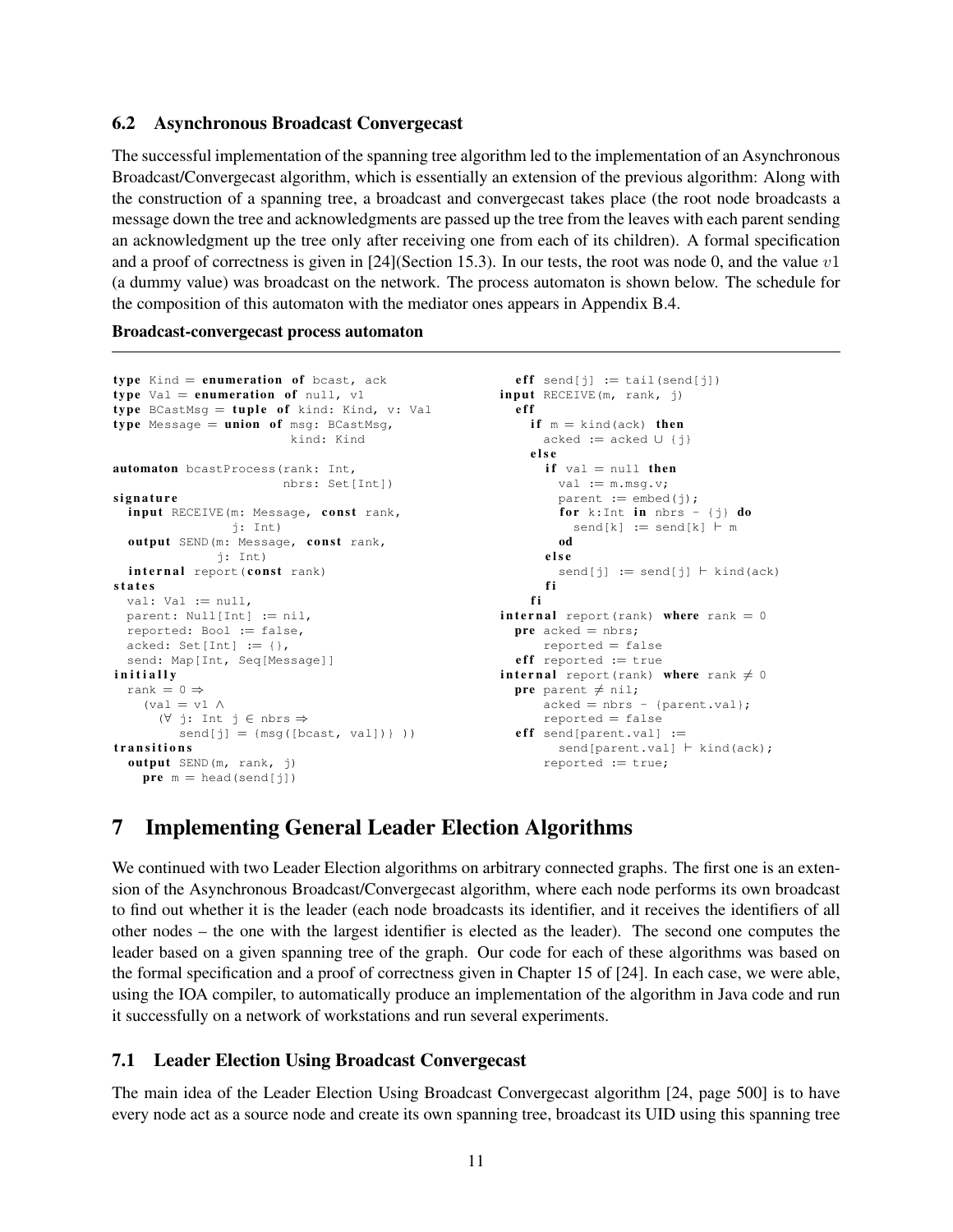and hear from all the other nodes via a convergecast. During this convergecast, along with the acknowledge message, the children also send what they consider as the maximum UID in the network. The parents gather the maximum UIDs from the children, compare it to their own UID and send the maximum to their own parents. Thus, each source node learns the maximum UID in the network and the node whose UID equals the maximum one announces itself as a leader. The process automaton is given below, and the schedule for its composition with the mediator automata in Appendix B.5. The implementation was tested on various logical network topologies, terminating correctly every time.

#### Leader Election with Broadcast-convergecast process automaton

```
type Kind = enumeration of bcast, ack
type Val = enumeration of null, vltype BCastMsq = tuple of kind: Kind, v: Val
type AckMsg = tuple of kind:Kind, mx: Int
type MSG = union of bmsg: BCastMsg, amsg:AckMsg, kind: Kind
type Message = tuple of msg: MSG, source: Int
automaton bcastLeaderProcess(rank: Int, size: Int)
signature
  input RECEIVE(m: Message, i: Int, j: Int)
  output SEND(m: Message, i: Int, j: Int)
  internal report(i: Int, source: Int)
  internal finished
  output LEADER
s tates
  nbrs: Set[Int],
  val: Map[Int, Int],
 parent: Map[Int, Null[Int]],
 reported: Map[Int, Bool],
  acked: Map[Int, Set[Int]],
  send: Map[Int, Int, Seq[Message]],
  max: Map[Int, Int],
 elected: Bool := false,
 announced: Bool := false
initially
  val[i] = rank \wedge(∀ j: Int
    ((0 ≤ j ∧ j < size) ⇒
      rank \neq j \Rightarrow val[j] = nil \landparent[j] = -1 \wedgeacked[j] = \{\}\wedgemax[j] = rank ∧
      (∀ k:Int
        ((0 \leq k \wedge k \lt size) \Rightarrowsend[j,k] = \{\}) \wedge(k ∈ nbrs ∧ rank = j) ⇒
          send[j,k] ={[bmsg([bcast, v1]), j]}))))
transitions
 output SEMD(m, i, j)pre m = head(send[m.source, j])
   eff send[m.source, j] :=
```

```
tail(send[m.source, j])
input RECEIVE(m, i, j)e f f
    if m.msg = kind(ack) then
      acked[m.source] := acked[m.source]
                          ∪ {j}
     elseif tag(m.msg) = \text{amsg} then
       if max[m,source] < m.msg.amsq.mx then
        max[m.source] := m.msg.amsg.mx;fi:
      acked[m.source] := acked[m.source]
                          U \{\dagger\}else %BcastMsg
      if val[m,source] = -1 then
        val[m.source] := m.msq.bmsq.w;parent [m.source] := j;for k: Int in nbrs - {j} do
           send[m.source, k] :=
             send[m.source, k] \vdash mod
       e l s e
        send[m.source,j] := send[m.source,j]
            \vdash [kind(ack), m.source]
       f i
    f i
internal finished
  pre acked[rank] = nbrs \land ¬reported[rank]
  eff reported[rank] := true;
       if (max[rank] = rank) then
        elected := true
       fi:
output LEADER
  pre elected ∧ ¬announced
  eff announced := true
internal report(i, source) where i \neq source
 pre parent[source] \neq -1 \landacked[source] = nbrs - {parent[source]} \wedge¬reported[source]
 eff send[source, parent[source]] :=send[source, parent[source]]
        \vdash [amsg([ack, max[source]]), source];
      reported[source] := true;
```
## 7.2 Unrooted Spanning Tree to Leader Election

The algorithm **STtoLeader** of [24](page 501) was implemented as the next test for the Toolkit. The algorithm takes as input an unrooted spanning tree and returns a leader. The automaton listed below was written, according to the description of the algorithm in [24]. The schedule for its composition with the mediator automata appears in Appendix B.6.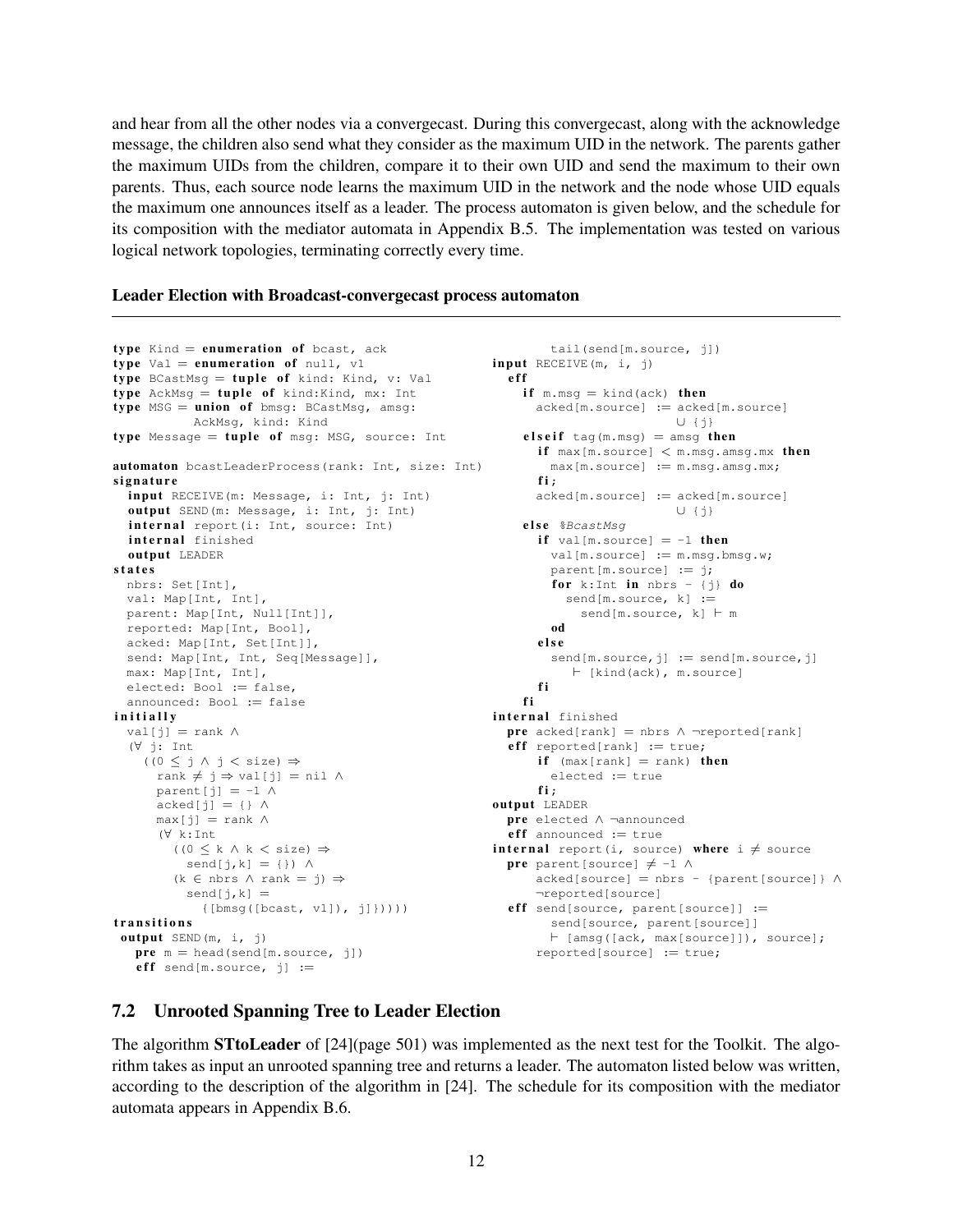Unrooted Spanning Tree to Leader Election process automaton

```
type Status = enumeration of idle, elected,
              announced
type Message = enumeration of elect
automaton sTreeLeaderProcess(rank: Int,
                              nbrs:Set[Int])
signature
 input RECEIVE(m: Message, const
               rank: Int, j: Int)
  output SEND(m: Message, const
             rank: Int, j: Int)
  output leader
s t a t e s
  receivedElect: Set[Int] := {},
 sentElect: Set[Int] := {},
 status: Status := idle,
 send: Map[Int, Seq[Message]]
initially
 size(nbrs) = 1 \Rightarrowsend[chooseRandom(nbrs)] = {elect}
transitions
 input RECEIVE(m, i, j; local t: Int)
                                                         e f f
                                                          receivedElect := receivedElect ∪ {j};
                                                          if size(receivedElect) =size(nbrs)-1 then
                                                              t := chooseRandom(nbrs -
                                                                                receivedElect);
                                                             send[t] := send[t] \vdash elect;
                                                              sentElect := sentElect ∪ {t};
                                                           elseif receivedElect = nbrs then
                                                             if j \in sentElect then
                                                               if i > j then status := elected fi
                                                             e l s e
                                                               status := elected
                                                             f i
                                                           f i
                                                      output SEMD(m, i, j)pre m = head(send[j])
                                                         eff send[j] := tail(send[j])
                                                      output leader
                                                        pre status = elected
                                                         eff status := announced
```
# 8 Implementing the GHS Algorithm

The successful implementation of the (simple) algorithms above made us confident that it would be possible, using the Toolkit, to implement more complex distributed algorithms. Our algorithm of choice to test the Toolkit's capabilities was the seminal algorithm of Gallager, Humblet and Spira [29] for finding the minimum-weight spanning tree in an arbitrary connected graph with unique edge weights.

In the GHS algorithm, the nodes form themselves into components, which combine to form larger components. Initially each node forms a singleton component. Each component has a leader and a spanning tree that is a subgraph of the eventually formed minimum spanning tree. The identifier of the leader is used as the identifier of the component. Within each component, the nodes cooperatively compute the minimum-weight outgoing edge for the entire component. This is done as follows: The leader broadcasts a search request along tree edges. Each node finds, among its incident edges, the one of minimum weight that is outgoing from the component (if any) and it reports it to the leader. The leader then determines the minimum-weight outgoing edge (which will be included in the minimum spanning tree) of the entire component and a message is sent out over that edge to the component on the other side. The two components combine into a new larger component and a procedure is carried out to elect the leader of the newly formed component. After enough combinations have occurred, all connected nodes in the given graph are included in a single connected component. The spanning tree of the final single component is the minimum spanning tree of the graph.

Welch, Lamport and Lynch [38] described the GHS algorithm using I/O automata and formally proved its correctness. We derived our IOA implementation of the algorithm from that description. Our IOA code of the GHS automaton (due its length) is given in Appendix C.1. Only technical modifications were necessary to convert the I/O automata description from [38] into IOA code recognizable by the IOA compiler. First, we introduced some variables that were not defined in the I/O automaton description as formal parameters of the automaton in the IOA code. For example, in our implementation, information about the edges of the graph is encoded in links and weights automaton parameters. In [38] that information is assumed to be available in a global variable. Second, the I/O automaton description uses the notion of a "procedure" to avoid code repetition. The IOA language does not support procedure calls with side-effects because call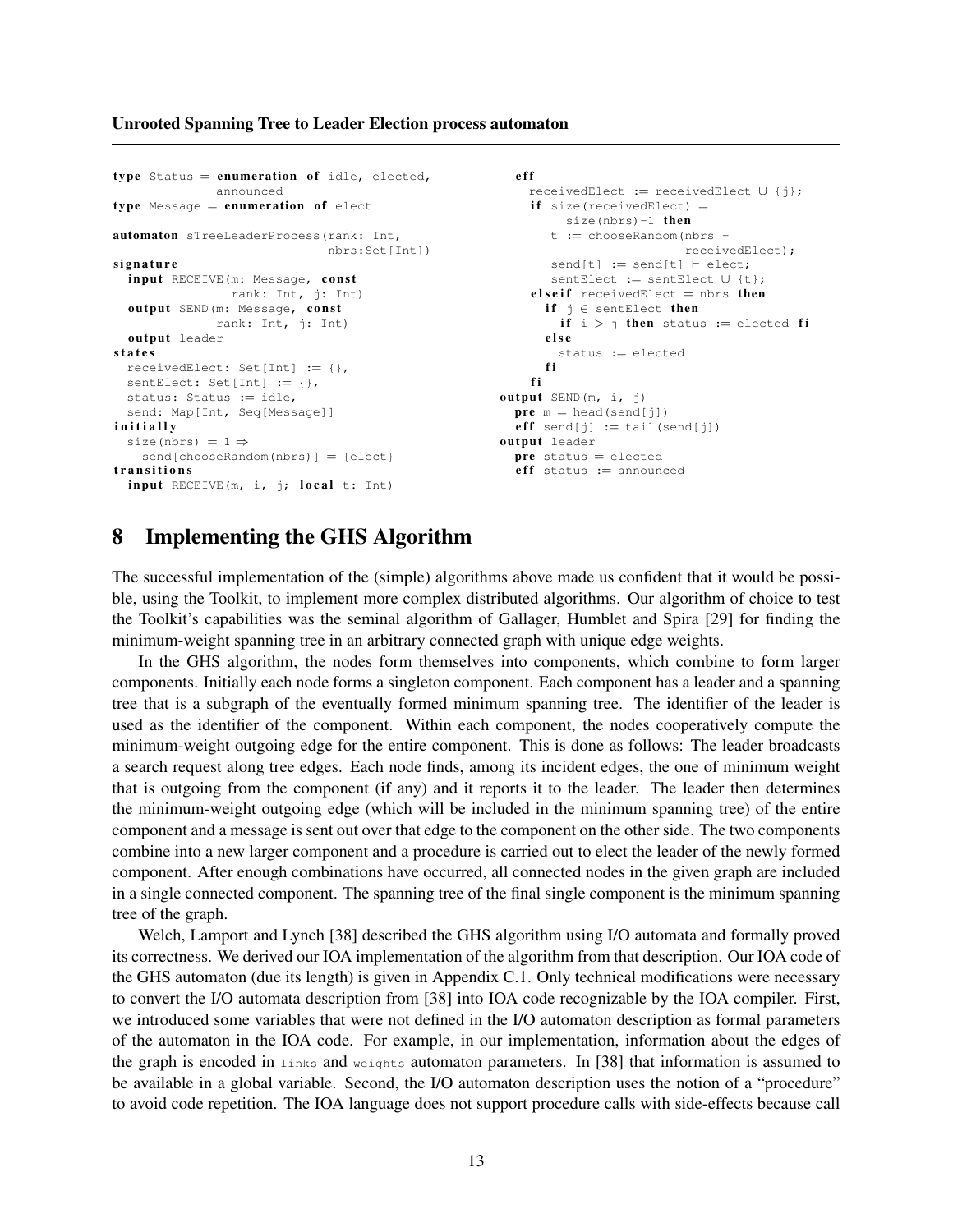stacks and procedure parameters complicate many proofs. Thus, we had to write the body of the procedures several times in our code. Third, statements like "let  $S = \{ \langle p, r \rangle : \text{l} status(\langle p, r \rangle) = \text{branch}, r \neq q \}$ " were converted into for loops that computed S.

The schedule block we used to run GHS can be found in Appendix C.2. In that block, each variable reference is qualified by the component automaton ( $\mathbb{P}$ ,  $\text{SM}[\star]$ , or  $\text{RM}[\star]$ ) in which the variable appears. We also introduce new variables to track the progress of the schedule. The schedule block is structured as a loop that iterates over the neighbors of the node. For each neighbor, the schedule checks if each action is enabled and, if so, fires it with appropriate parametrization. As formulated in [38], individual nodes do not know when the algorithm completes. Therefore, we terminated the algorithm manually after all nodes had output their status. The effect of the schedule is to select a legal execution of the automaton. When an action is fired at runtime, the precondition of the action is automatically checked.

Other than the schedule block, the changes necessary to derive compilable IOA code from the description in [38] can be described as syntactic. It follows that our IOA specification preserves the correctness of the GHS algorithm, as was formally proved in [38]. It follows from the correctness of the compiler as proved in [33] that the running implementation also preserves the safety properties proved by Welch *et al.* provided certain conditions are met (see Section 4).

From our IOA specification, the compiler produced the Java code to implement the algorithm, enabling us to run the algorithm on a network of workstations. In every experiment, the algorithm terminated and reported the minimum spanning tree correctly.

# 9 Performance

We have run our algorithms' implementations (described in Sections 5–8) to demonstrate the functionality of the generated code, measure some of its basic properties, and make some observations about the compilation process. Measuring the performance (runtime and message complexity) of the running algorithms establishes some quantitative benchmarks for comparing the current version of the compiler to future optimizations or any alternative implementations<sup>3</sup>.

Our experiments exercise many features of the compiler. First and foremost, we show that distributed message-passing algorithms run and pass messages as expected. In doing so, we employ most of the catalog of IOA datatypes, datatype constructors, and record types. The basic datatypes are booleans, integers, natural numbers, characters, and strings. The type constructors are arrays, sets, multisets, sequences, and mappings. The record types are enumerations, tuples, and unions. Of these, we use all but naturals, characters, and strings. In addition, we introduce new and enhanced datatypes not in the basic IOA language. For example, we enhance the set and Mset datatype constructors with choice operators and introduce a Null type constructor. We demonstrate the use of all the supported control structures in the language including loops that iterate over the elements of finite sets.

For our experiments we used up to 24 machines from the MIT CSAIL Theory of Computation local area network. The machine processors ranged from 900MHz Pentium IIIs to 3GHz Pentium IVs, and all the machines were running Linux, Redhat 9.0 to Fedora Core 2. We note that the network connectivity was not optimized at all (the machines were essentially people's desktops, interconnected via lots of routers and switches throughout a building). The implementations were tested on a number of logical network topologies. All the tests we report here were performed with each node running on a different machine.

<sup>&</sup>lt;sup>3</sup>Provided that the same platform and network configuration is used.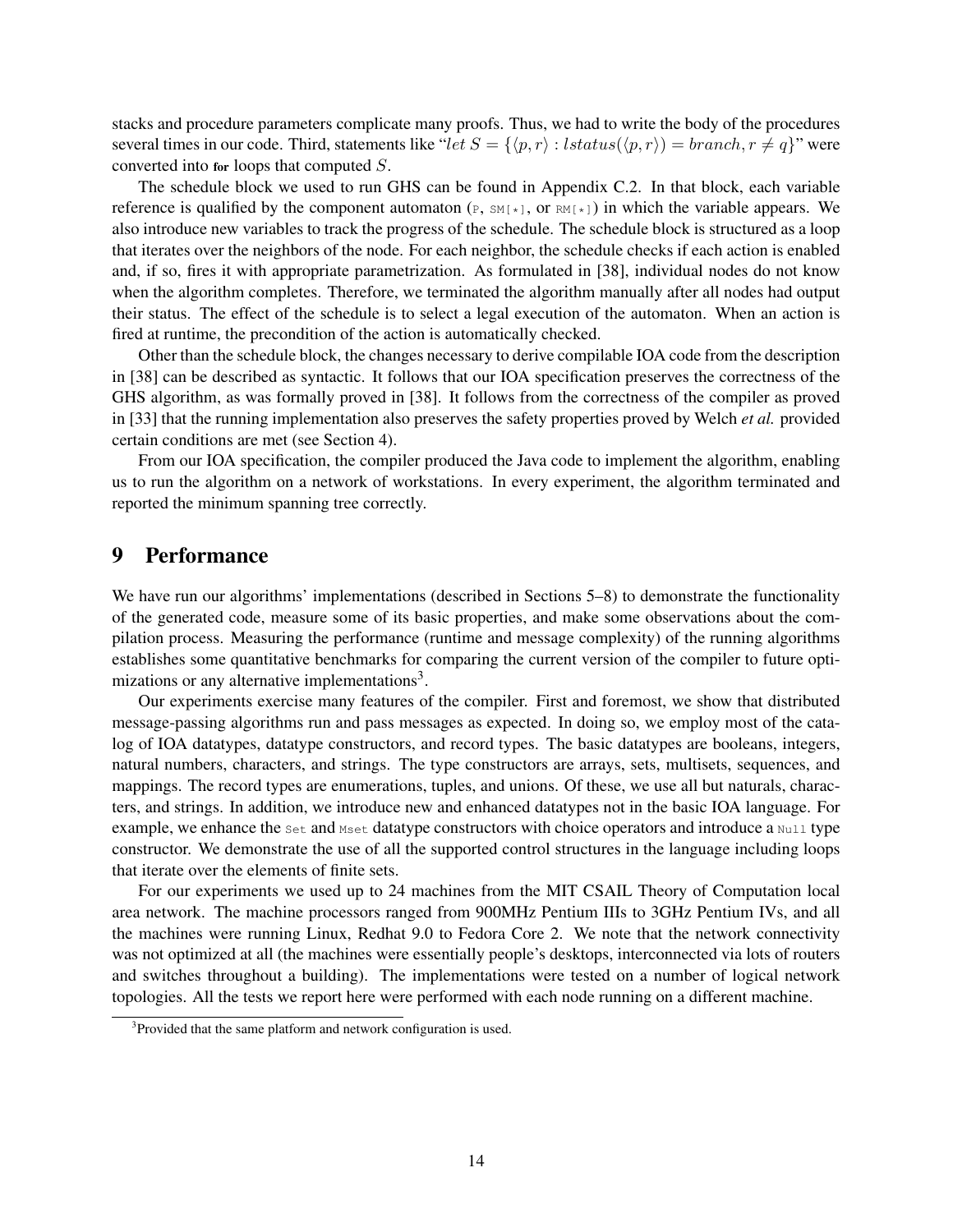#### 9.1 Performance of Simple Algorithm Implementations

Figure 3 displays the runtime performance of our automated implementations for the algorithms LCR, Broadcast/Convergecast, Spanning Tree to Leader Election and Broadcast to Leader Election. The runtime values are averaged over 10 runs of the algorithm.



Figure 3: Runtime Performance of the automated implementations of LCR, Broadcast/convergecast, Spanning Tree to Leader Election and Broadcast to Leader Election algorithms.

LCR Runtime The theoretical message complexity of LCR depends on the order of the node identifiers in the ring, and ranges from  $O(n)$  to  $O(n^2)$ , where n is the number of nodes in the network. In all our configurations, the node identifiers were ordered in the most optimal way (in increasing order), thus around 2n messages were exchanged. The first n messages can be sent simultaneously, while the last n messages must be linearized. These n linearized messages, where nodes receive the message of the largest node and forward it to their clockwise neighbor, result in a linear runtime for the algorithm overall, because message delay is much larger than local computation. We therefore expect LCR to perform linearly with the number of nodes in these optimal configurations. As Figure 3 indicates, with the exception of a "spike" at 12 nodes, the experimental runtime tends to be linear<sup>4</sup>.

Broadcast/Convergecast Runtime The theoretical time complexity for the asynchronous broadcast/convergecast algorithm is  $O(n)$  [24]. Our experimental results (Figure 3) once again agree with the theoretical complexity (not considering the spikes).

<sup>4</sup>The spikes are caused by the very random underlying physical topology of the nodes in different cluster sizes, and because the number of messages exchanged was small, the runtime had high deviation. In the case of BLE, the huge number of messages reduced the deviation, and hence no spikes appear, as it can be observed in Figure 3.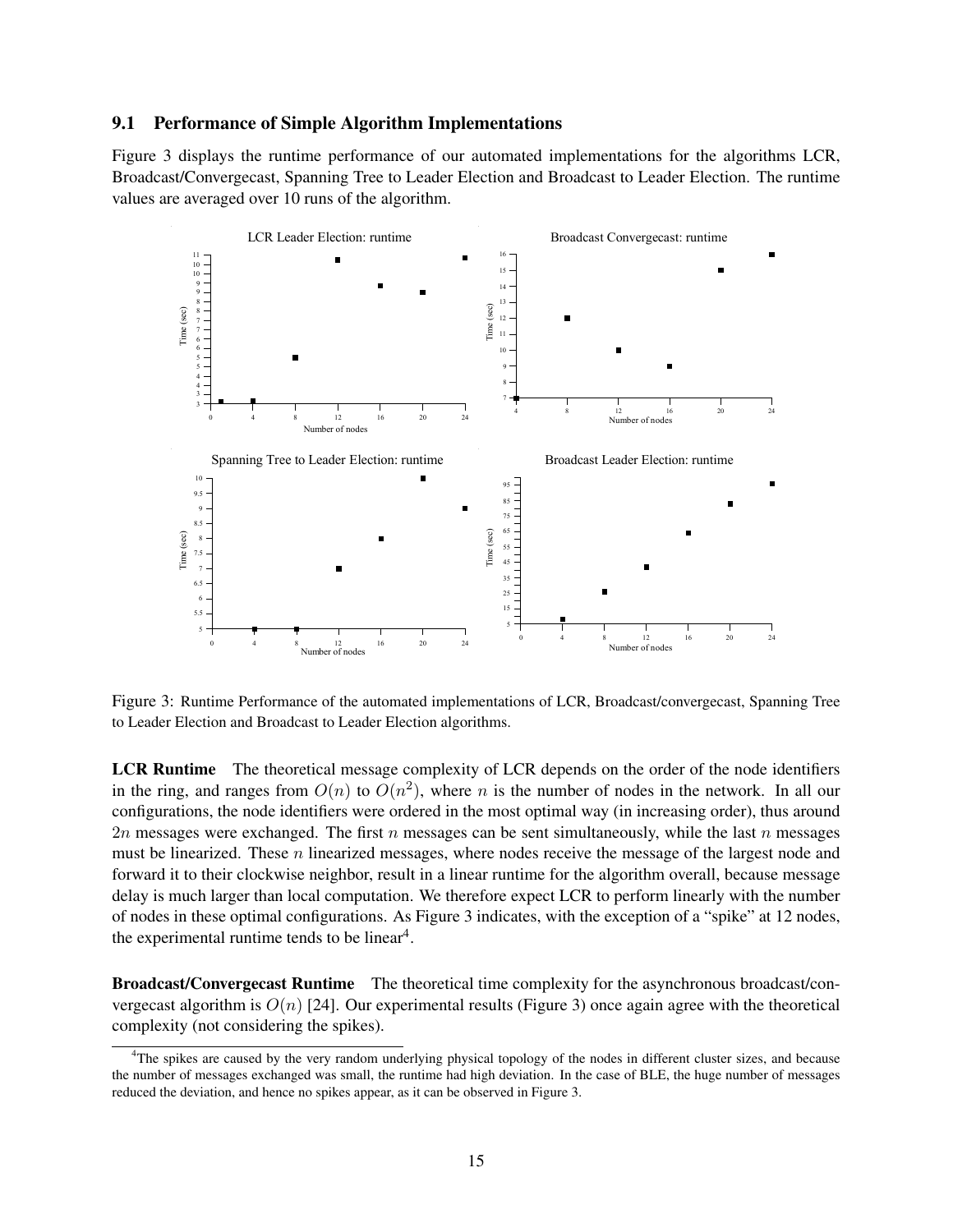Spanning Tree to Leader Election Runtime The time complexity for the leader election algorithm with a given spanning tree is once again  $O(n)$  [24]. As Figure 3 indicates, the experimental runtime agrees with  $O(n)$  (not considering the spikes).

Broadcast Leader Election Runtime The leader election algorithm that uses simultaneous broadcast/ convergecast should also run within  $O(n)$  time, however the message complexity is much larger. The experimental results of Figure 3 agree with the time complexity. The absolute values of the running times, however were much larger compared to the previous algorithms. This is expected since a much larger number of messages are exchanged (on the order of  $n^2$ ).

### 9.2 Performance of GHS Implementation

Several runtime measurements were made which can be summarized in Figure 4. The graphs plot the execution time (left Y axis) and the total number of messages sent by all nodes (right Y axis) against the number of participating nodes. The theoretical runtime of the algorithm  $c \cdot n \log n$  [24], is also shown (for  $c = 0.25$ ). The actual runtime seems to correspond well with the theoretical one, and an important observation is that the execution time does not "explode" as the number of machines used increases, which gives some indication of the possible scalable nature of the implementation. The theoretical upper bound on the number of messages is  $5n \log n + 2|E|$ , and is also plotted in the right graph. As expected, the actual number of messages exchanged was on average lower than this upper bound.



Figure 4: Performance of the automated GHS implementation. The theoretical complexities are also plotted.

We believe that the experimental results imply that the performance of the implementation (mainly in terms of execution time) is "reasonable", considering that the implementation code was obtained by an automatic translation and not by an optimized, manual implementation of the original algorithm (and the network connectivity was not optimized – factors like DNS resolution, for example, add a lot of latency to the connections). Therefore, we have demonstrated that it is possible to obtain automated implementations (that perform reasonably well) of complex distributed algorithms (such as GHS) using the IOA toolkit.

#### 9.3 Observations

Programming algorithms from the literature with IOA was generally a smooth process. Writing schedules was both easier and harder than expected: For the algorithms in our case studies, schedules followed fairly predictable patterns. The arrival of a message or an input action triggers the execution of a cascade of transitions. The schedules for our case studies essentially loop over these possible sources of input and when an input arrives the schedule performs the entire resulting cascade of transitions before checking for the next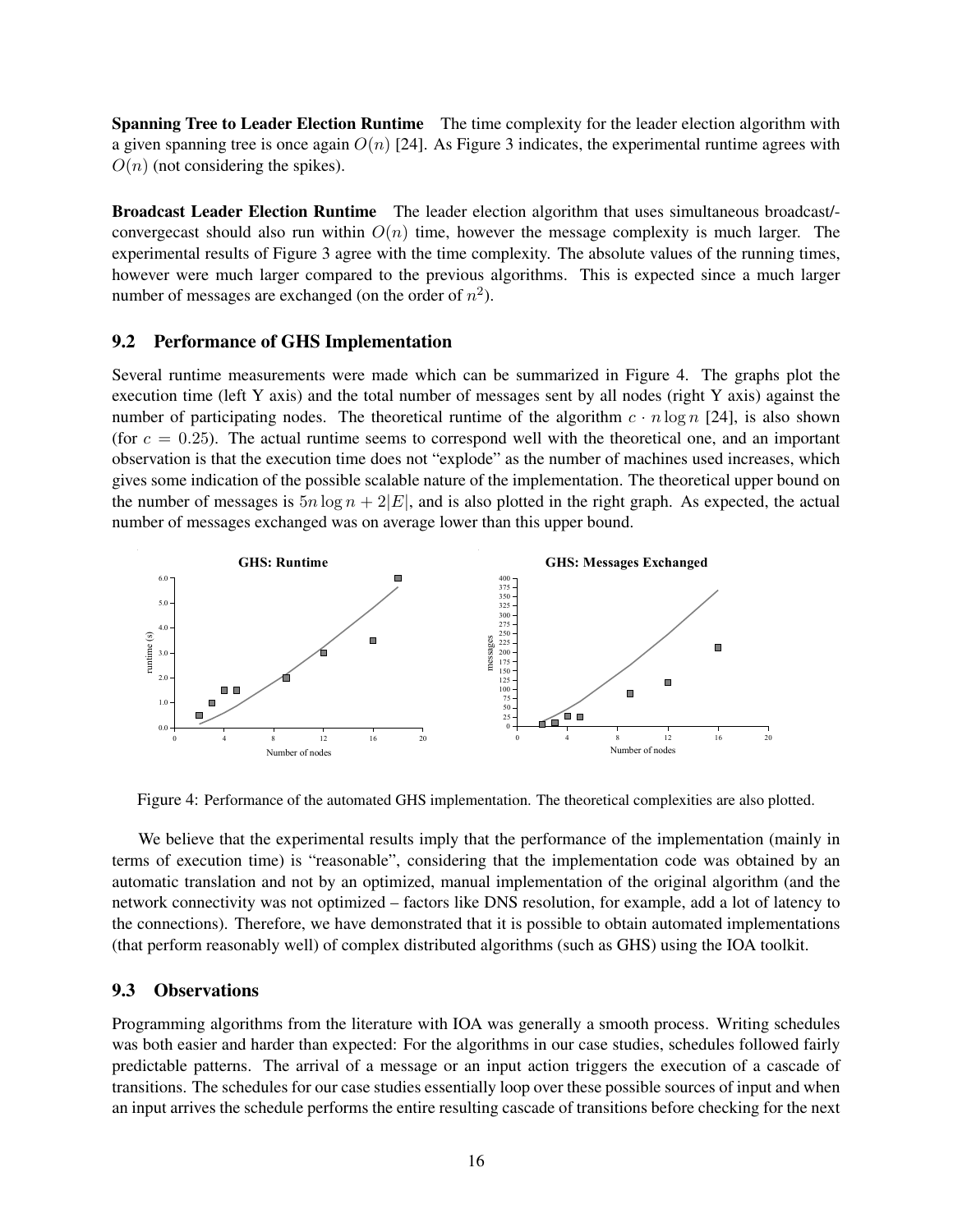input. Thus, the basic structure of a schedule turned out to be very easy to outline. On the other hand, our experience was that most programming time was spent debugging NDR schedules. In this regard, runtime checks on NDR generated values (e.g., precondition checks) proved valuable. Unfortunately, livelock was an all too frequent result of a buggy schedule. Writing the conditional guards for fire statements was particularly tricky when polling for items from queues. In particular, it was a frequent bug that a schedule never executed any transitions.

Finally it is worth mentioning that the time required for MPI to set up all the connections and enable nodes to initialize was not measured in the runtime results. However, when the number of nodes was large, the time was also quite significant (around 5-10 minutes). A possible explanation for this is the following: MPI sets up a connection between all pairs of nodes, even if these connections are not necessary. For example, an *n*-node LCR needs only *n* connections, while MPI sets up  $\Theta(n^2)$  connections. Perhaps another communication interface, which gives more control over these issues (e.g., Java RMI or Java Sockets with TCP) could be used instead of MPI. As discussed in the next section, ongoing work is heading toward this direction.

# 10 Conclusions

Direct compilation of formal models can enhance the application of formal methods to the development of distributed algorithms. Distributed systems specified as message-passing IOA programs can be automatically compiled when the programmer supplies annotations to resolve non-deterministic choices. As shown elsewhere, the resulting implementations are guaranteed to maintain the safety properties of the original program under reasonable assumptions. To the best of our knowledge, our implementation of GHS (using the IOA Toolkit) is the first example of a complex, distributed algorithm that has been formally specified, proved correct, and automatically implemented using a common formal methodology. Hence, this work has demonstrated that it is feasible to use formal methods, not only to specify and verify complex distributed algorithms, but also to automatically implement them (with reasonable performance) in a message passing environment.

There are several future research directions that emanate from the presented work. One direction is to investigating whether the automated translation can be optimized to improve efficiency. As mentioned in the previous section, one can use our experiments as benchmarks for comparison with future versions of the code generator. Furthermore, an important research exercise worth pursuing is to compare the performance of our automated algorithm implementations with the ones obtained using a different methodology; for example, specify and verify algorithm GHS using the CCS process algebra and then use the Concurrency Factory approach [8] together with facile to obtain experimental data for comparison.

Recall that the code produced from the IOA code generator preserves the *safety* properties of the IOA specification. An important topic for future investigation is to enable the code generator to also provide some kind of *liveness* guarantees. The preservation of liveness properties depends on the NDR schedules written to resolve non-determinism. Unfortunately no formal semantics have been given for NDR. Therefore, in order to make any claims about the liveness of the generated code, one would first need a formal model for NDR and then investigate how NDR would preserve the liveness properties proved for the IOA specification (before it is fed into the compiler).

Another future research direction is to enable the automated implementation of IOA-specified algorithms on WANs with dynamic node participation. Currently the compiler is limited to static participation and use in LANs due to the use of MPI for communication. As explained in Section 2.2, the compiler design is general enough to enable the use of other communication paradigms. In [17] an alternative communication paradigm is suggested (Java Sockets with TCP) that enables the automated implementation of algorithms that have dynamic participation (nodes may join and leave the computation at any time). Ongoing work is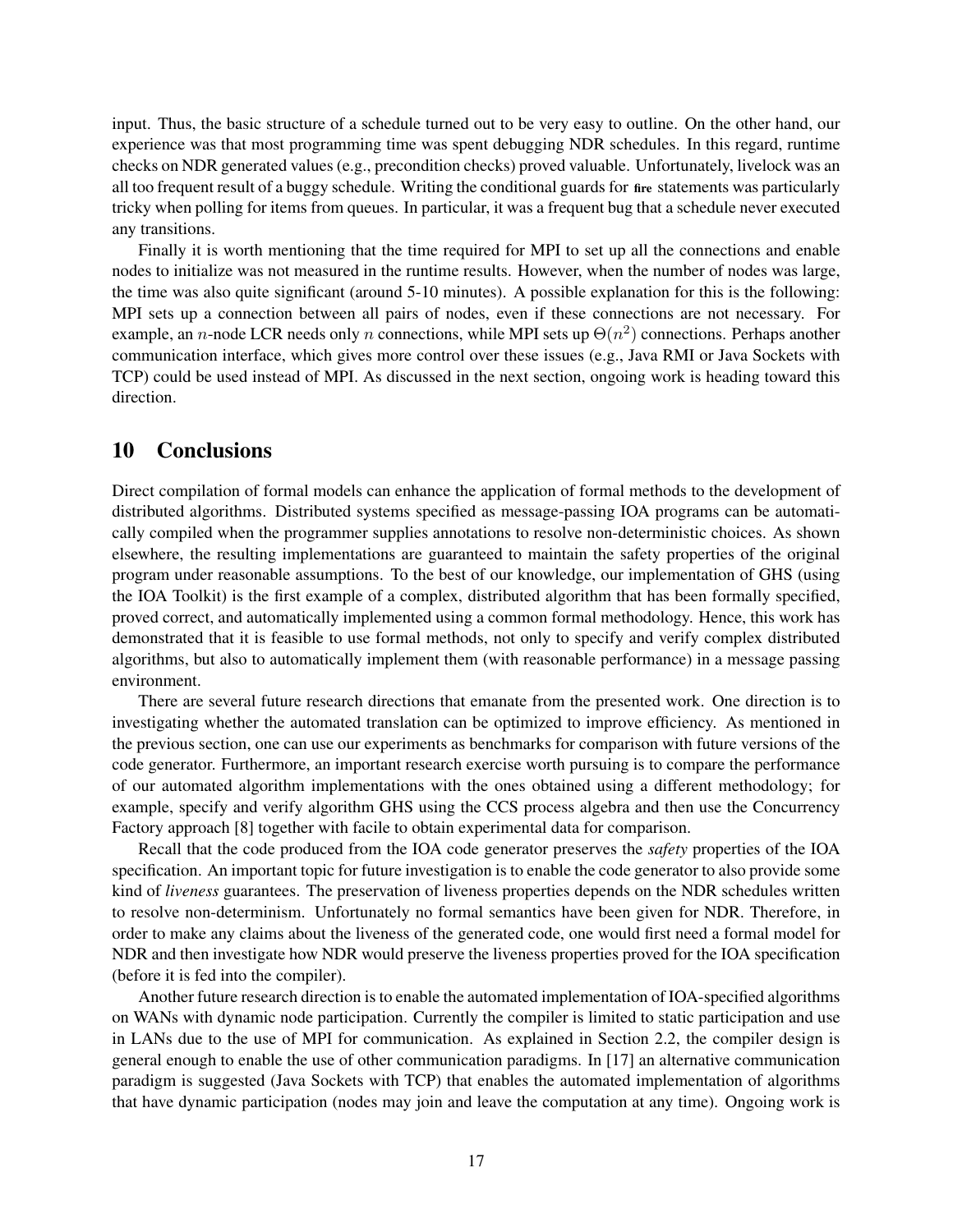attempting to incorporate this alternative paradigm into the IOA compiler.

The TIOA language (an extension of the IOA language) models distributed systems with timing constraints as collections of interacting state machines, called Timed Input/Output Automata (an extension of Input/Output Automata) [21]. A TIOA toolkit is underway [25] which (so far) includes a TIOA syntax and type checker, a TIOA simulator (with limited functionality), a model checker and a theorem prover. A very challenging research direction is to develop a TIOA code generator, as several issues need to be addressed in order for one to be able to incorporate time into the IOA complier.

Acknowledgments. We thank the anonymous reviewers for their constructive comments that helped us to significantly improve the presentation of this paper.

## References

- [1] INMOS Ltd: occam Programming Manual, 1984.
- [2] Mark Baker, Bryan Carpenter, Sung Hoon Ko, and Xinying Li. mpiJava: A Java interface to MPI. Submitted to First UK Workshop on Java for High Performance Network Computing, Europar 1998.
- [3] Andrej Bogdanov. Formal verification of simulations between I/O automata. Master's thesis, Department of Electrical Engineering and Computer Science, Massachusetts Institute of Technology, Cambridge, MA, September 2001.
- [4] Ernest Chang and Rosemary Roberts. An improved algorithm for decentralized extrema-finding in circular configurations of processes. *Communications of the ACM*, 22(5):281–283, May 1979.
- [5] Ernest J. H. Chang. Echo algorithms: Depth parallel operations on general graphs. *IEEE Transactions on Software Engineering*, SE-8(4):391–401, July 1982.
- [6] Anna E. Chefter. A simulator for the IOA language. Master's thesis, Department of Electrical Engineering and Computer Science, Massachusetts Institute of Technology, Cambridge, MA, May 1998.
- [7] Oleg Cheiner and Alex Shvartsman. Implementing an eventually-serializable data service as a distributed system building block. In M. Mavronicolas, M. Merritt, and N. Shavit, editors, *Networks in Distributed Computing*, volume 45 of *DIMACS Series in Discrete Mathematics and Theoretical Computer Science*, pages 43–72. American Mathematical Society, 1999.
- [8] R. Cleaveland, J. N. Gada, P. M. Lewis, S. A. Smolka, O. Sokolsky, and S. Zhang. The Concurrency Factory practical tools for specification, simulation, verification and implementation of concurrent systems. In *Specification of Parallel Algorithms. DIMACS Workshop*, pages 75–89. American Mathematical Society, 1994.
- [9] R. Cleaveland, J. Parrow, and B. U. Steffen. The concurrency workbench: A semantics-based tool for the verification of concurrent systems. *ACM TOPLAS*, 15(1), 1993.
- [10] Laura G. Dean. Improved simulation of Input/Output automata. Master's thesis, Department of Electrical Engineering and Computer Science, Massachusetts Institute of Technology, Cambridge, MA, September 2001.
- [11] Alan Fekete, David Gupta, Victor Luchangco, Nancy Lynch, and Alex Shvartsman. Eventually-serializable data services. In *Proceedings of the Fifteenth Annual ACM Symposium on Principles of Distributed Computing*, pages 300–309, Philadelphia, PA, May 1996.
- [12] Message Passing Interface Forum. MPI: A message-passing interface standard. *International Journal of Supercomputer Applications*, 8(3/4), 1994.
- [13] Stephen Garland, Nancy Lynch, Joshua Tauber, and Mandana Vaziri. IOA user guide and reference manual. Technical Report MIT/LCS/TR-961, Laboratory for Computer Science, Massachusetts Institute of Technology, Cambridge, MA, July 2004. URL http://theory.lcs.mit.edu/tds/ioa/manual.ps.
- [14] Stephen J. Garland and Nancy A. Lynch. The IOA language and toolset: Support for designing, analyzing, and building distributed systems. Technical Report MIT/LCS/TR-762, Laboratory for Computer Science, Massachusetts Institute of Technology, Cambridge, MA, August 1998. URL http://theory.lcs.mit.edu/tds/papers/Lynch/IOA-TR-762. ps.
- [15] Marina Gelastou, Chryssis Georgiou, and Anna Philippou. On the application of formal methods for specifying and verifying distributed protocols. In *Proceedings of the 7th IEEE International Symposium on Network Computing and Applications (NCA 2008)*, pages 195–204, 2008.
- [16] Chryssis Georgiou, Nancy Lynch, Panayiotis Mavrommatis, and Joshua A. Tauber. Automated implementation of complex distributed algorithms specified in the IOA language. In *Proceedings of 18th International Conference on Parallel and Distributed Computing Systems (PDCS 2005)*, pages 128–134, 2005.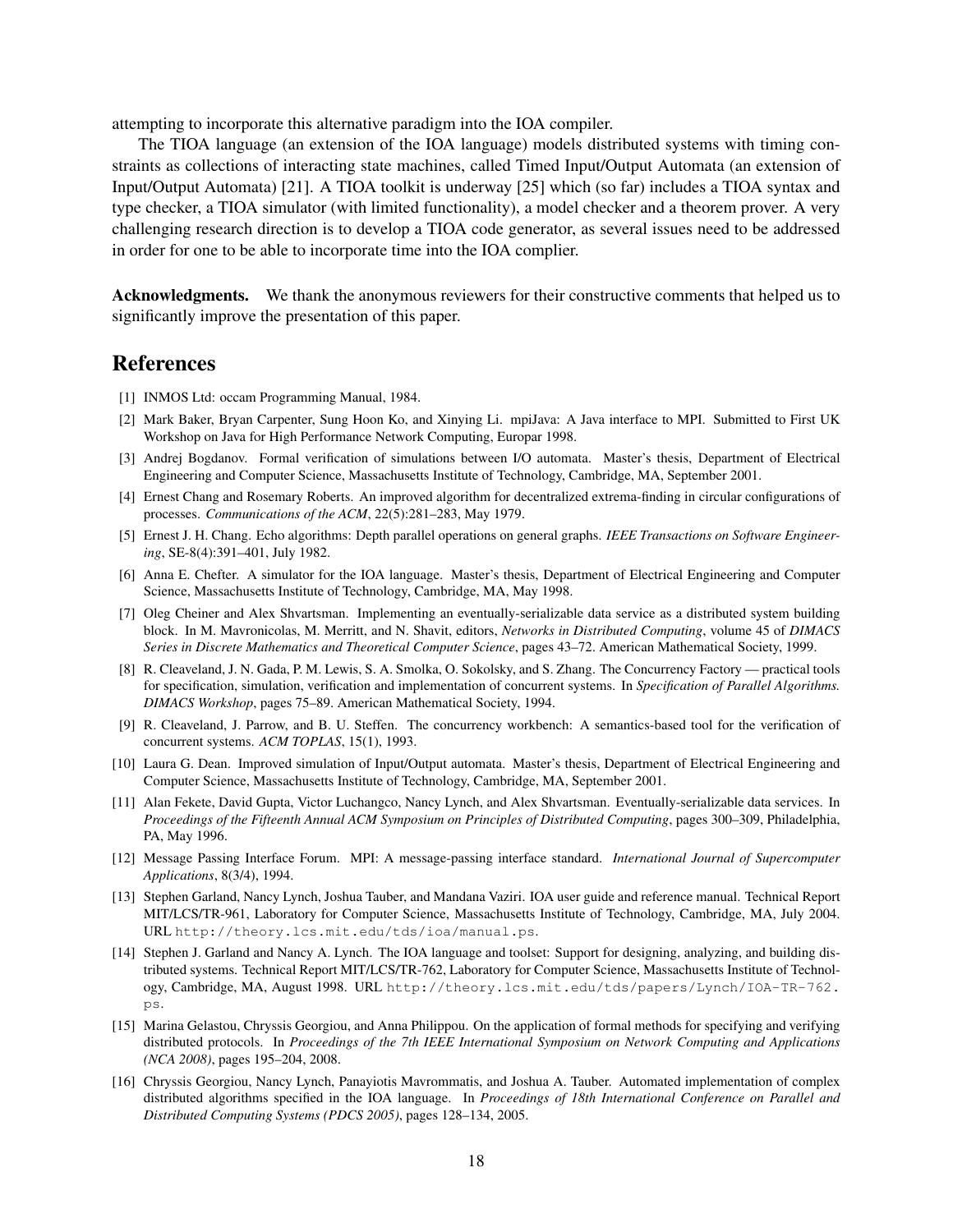- [17] Chryssis Georgiou, Peter M. Musial, Alexander A. Shvartsman, and Elaine L. Sonderegger. An abstract channel specification and an algorithm implementing it using java sockets. In *Proceedings of the 7th IEEE International Symposium on Network Computing and Applications (NCA 2008)*, pages 211–219, 2008.
- [18] Kenneth J. Goldman. Highly concurrent logically synchronous multicast. *Distributed Computing*, 6(4):189–207, 1991.
- [19] Kenneth J. Goldman, Bala Swaminathan, T. Paul McCartney, Michael D. Anderson, and Ram Sethuraman. The Programmers' Playground: I/O abstraction for user-configurable distributed applications. *IEEE Transactions on Software Engineering*, 21(9):735–746, September 1995.
- [20] C. A. R. Hoare. *Communicating Sequential Processes*. Prentice-Hall International, United Kingdom, 1985.
- [21] Dilsun K. Kaynar, Nancy Lynch, Roberto Segala, and Frits Vaandrager. *The Theory of Timed I/O Automata*. Morgan & Claypool Publishers, 2006.
- [22] Dilsun Kırlı Kaynar, Anna Chefter, Laura Dean, Stephen Garland, Nancy Lynch, Toh Ne Win, and Antonio Ramırez-Robredo. The IOA simulator. Technical Report MIT-LCS-TR-843, MIT Laboratory for Computer Science, Cambridge, MA, July 2002.
- [23] Gérard Le Lann. Distributed systems towards a formal approach. In Bruce Gilchrist, editor, *Information Processing 77* (Toronto, August 1977), volume 7 of *Proceedings of IFIP Congress*, pages 155–160. North-Holland Publishing Co., 1977.
- [24] Nancy Lynch. *Distributed Algorithms*. Morgan Kaufmann Publishers, Inc., San Mateo, CA, March 1996.
- [25] Nancy Lynch, Laurent Michel, and Alexander Shvartsman. Tempo: A toolkit for the timed input/output automata formalism. In *Proceedings of the 1st International Conference on Simulation Tools and Techniques for Communications, Networks, and Systems (SIMUTools 2008) – Industrial Track: Simulation Works*, 2008.
- [26] Nancy A. Lynch and Mark R. Tuttle. Hierarchical correctness proofs for distributed algorithms. In *Proceedings of the Sixth Annual ACM Symposium on Principles of Distributed Computing*, pages 137–151, Vancouver, British Columbia, Canada, August 1987.
- [27] Nancy A. Lynch and Mark R. Tuttle. An introduction to input/output automata. *CWI-Quarterly*, 2(3):219–246, September 1989. Centrum voor Wiskunde en Informatica, Amsterdam, The Netherlands. Technical Memo MIT/LCS/TM-373, Laboratory for Computer Science, Massachusetts Institute of Technology, Cambridge, MA, November 1988.
- [28] Robin Milner. *Communication and Concurrency*. Prentice-Hall International, United Kingdom, 1989.
- [29] P. A. Humblet R. G. Gallager and P.M. Spira. A distributed algorithm for minimum-weight spanning trees. In *ACM Transactions on Programming Languages and Systems*, volume 5(1), pages 66–77, January 1983.
- [30] J. Antonio Ramırez-Robredo. Paired simulation of I/O automata. Master's thesis, Department of Electrical Engineering and Computer Science, Massachusetts Institute of Technology, Cambridge, MA, September 2000.
- [31] Adrian Segall. Distributed network protocols. *IEEE Transactions on Information Theory*, IT-29(1):23–35, January 1983.
- [32] Edward Solovey. Simulation of composite I/O automata. Master's thesis, Department of Electrical Engineering and Computer Science, Massachusetts Institute of Technology, Cambridge, MA, September 2003.
- [33] Joshua A. Tauber. *Verifiable Compilation of I/O Automata without Global Synchronization*. PhD thesis, Department of Electrical Engineering and Computer Science, Massachusetts Institute of Technology, Cambridge, MA, September 2004.
- [34] Joshua A. Tauber and Stephen J. Garland. Definition and expansion of composite automata in IOA. Technical Report MIT/LCS/TR-959, Laboratory for Computer Science, Massachusetts Institute of Technology, Cambridge, MA, July 2004. URL http://theory.lcs.mit.edu/tds/papers/Tauber/MIT-LCS-TR-959.pdf.
- [35] Joshua A. Tauber, Nancy A. Lynch, and Michael J. Tsai. Compiling IOA without global synchronization. In *Proceedings of the 3rd IEEE International Symposium on Network Computing and Applications (IEEE NCA04)*, pages 121–130, Cambridge, MA, September 2004.
- [36] Michael J. Tsai. Code generation for the IOA language. Master's thesis, Department of Electrical Engineering and Computer Science, Massachusetts Institute of Technology, Cambridge, MA, June 2002.
- [37] Frits W. Vaandrager. On the relationship between process algebra and input/output automata. In *Proceedings of the 6th Annual Symposium on Logic in Computer Science (LICS 1991)*, pages 387–398, 1991.
- [38] Lampoft L. Welch J. and Lynch N. A lattice-structured proof of a minimum spanning tree algorithm. In *Proceedings of 7th ACM Symposium on Principles of Distributed Computing*, pages 28–43, August 1988.
- [39] Toh Ne Win. Theorem-proving distributed algorithms with dynamic analysis. Master's thesis, Department of Electrical Engineering and Computer Science, Massachusetts Institute of Technology, Cambridge, MA, May 2003.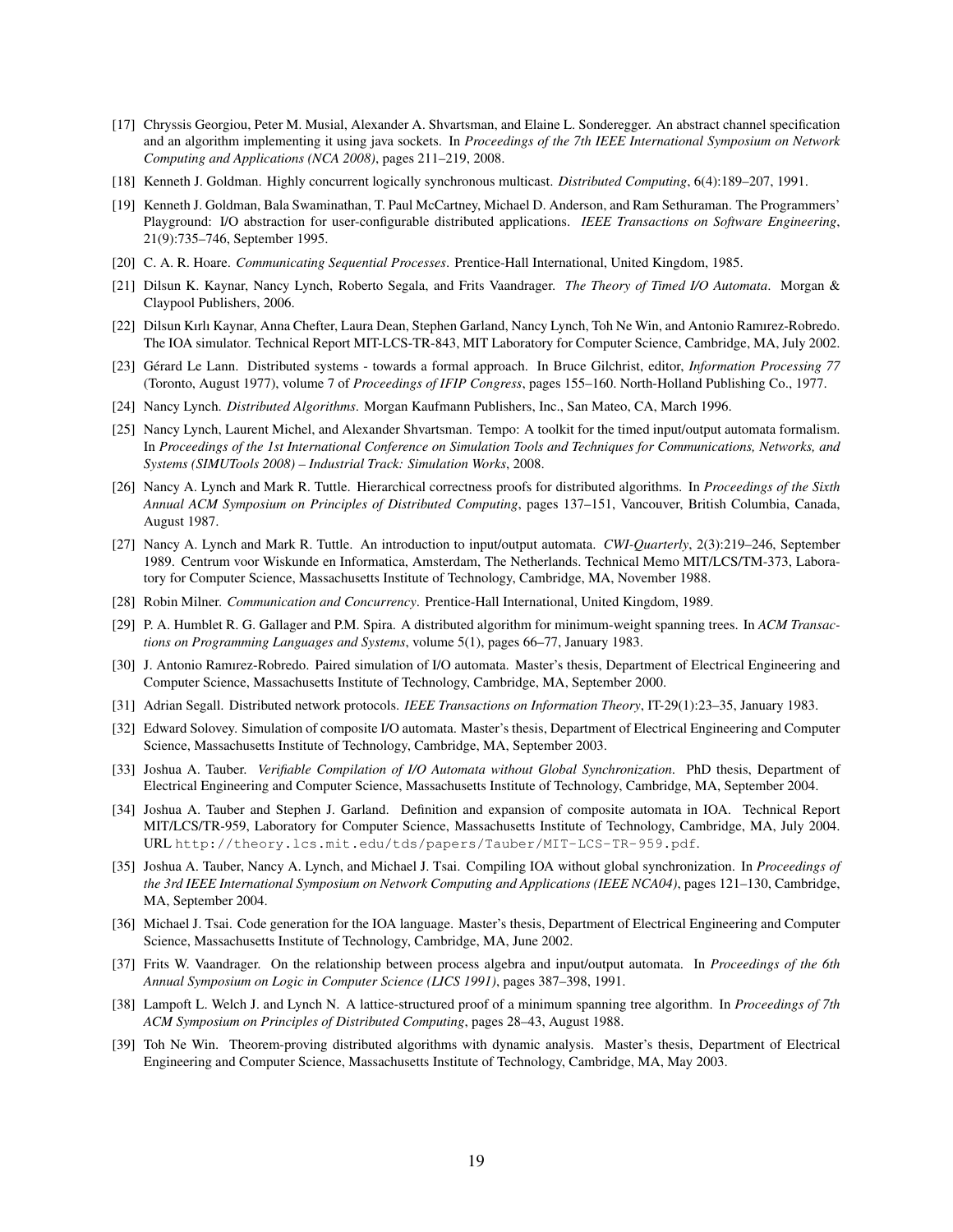# APPENDIX

# A Mediator automata

#### SendMediator Automaton

```
type sCall = enumeration of idle, Isend, testautomaton SendMediator(Msg, Node:Type, i:Node, j:Node)
  assumes Infinite(Handle)
  signature
    input SEND(m: Msq, const i, const j)
    output Isend(m: Msg, const i, const j)
     input resp_Isend(handle:Handle, const i, const j) eff handles := handles \vdash handle;
    output test(handle:Handle, const i, const j)
    input resp_test(flag:Bool, const i, const j)
  s tates
    status: sCall := idle,
    toSend: Seq[Msg] := {},
    sent: Seq[Msq] := \{\},handles: Seq[Handle] := {}
  transitions
    \quad \texttt{input} \ \texttt{SEND} \ (\texttt{m}, \ \texttt{i}, \ \texttt{j})eff toSend := toSend \vdash m
    output Isend(m,i,j)fi:
```

```
pre head(toSend) = m;
      status = idle
  eff toSend := tail(toSend);
      sent := sent \vdash m;
      status := Isend
input resp_Isend(handle, i, j)
      status := idle
output test(handle, i, j)
  pre status = idle;
      handle = head(handles)
  eff status := test
input resp_test(flag, i, j)
  eff if (f \triangleleft a) = \text{true} then
         handles := tail(handles);
         sent := tail(sent)
      status := idle
```
#### ReceiveMediator Automaton

```
type rCall = enumeration of idle, receive, Iprobeautomaton ReceiveMediator(Msg, Node: Type,
     i: Node, j:Node)
  assumes Infinite(Handle)
  signature
    output RECEIVE(m:Msg, const i, const j)
    output Iprobe(const i, const j)
    input resp_Iprobe(flag:Bool, const i, const j)
    output receive(const i, const j)
    input resp receive (m: Msq, const i, const j)s tates
    status: rCall := idle,
    toRecv: Seq[Msg] := { },
   ready: Bool := false
  transitions
    output RECEIVE(m, i, j)pre m = head(toRecv)
```

```
eff toRecv := tail(toRecv)
output Iprobe(i, \mathbf{i})
 pre status = idle;
      ready = false
  eff status := Iprobe
input resp_Iprobe(flag, i, j)
  eff ready := flag;
     status := idle
output receive(i, j)pre ready = true;
      status = idle
  eff status := receive
input resp_receive(m, i, j)
  eff toRecv := toRecv \vdash m;
      ready := false;
      status := idle
```
# B Schedule blocks

#### B.1 Composition automaton for LCR Leader Election

```
automaton LCRNode(rank: Int, size: Int)
  components
    P: LCRProcess(rank, size);
    RM[j:Int]: ReceiveMediator(Int, Int, j, rank)
```

```
where j = mod(rank-1, size);
SM[j:Int]: SendMediator(Int, Int, rank, j)
             where j = mod(rank+1, size)
```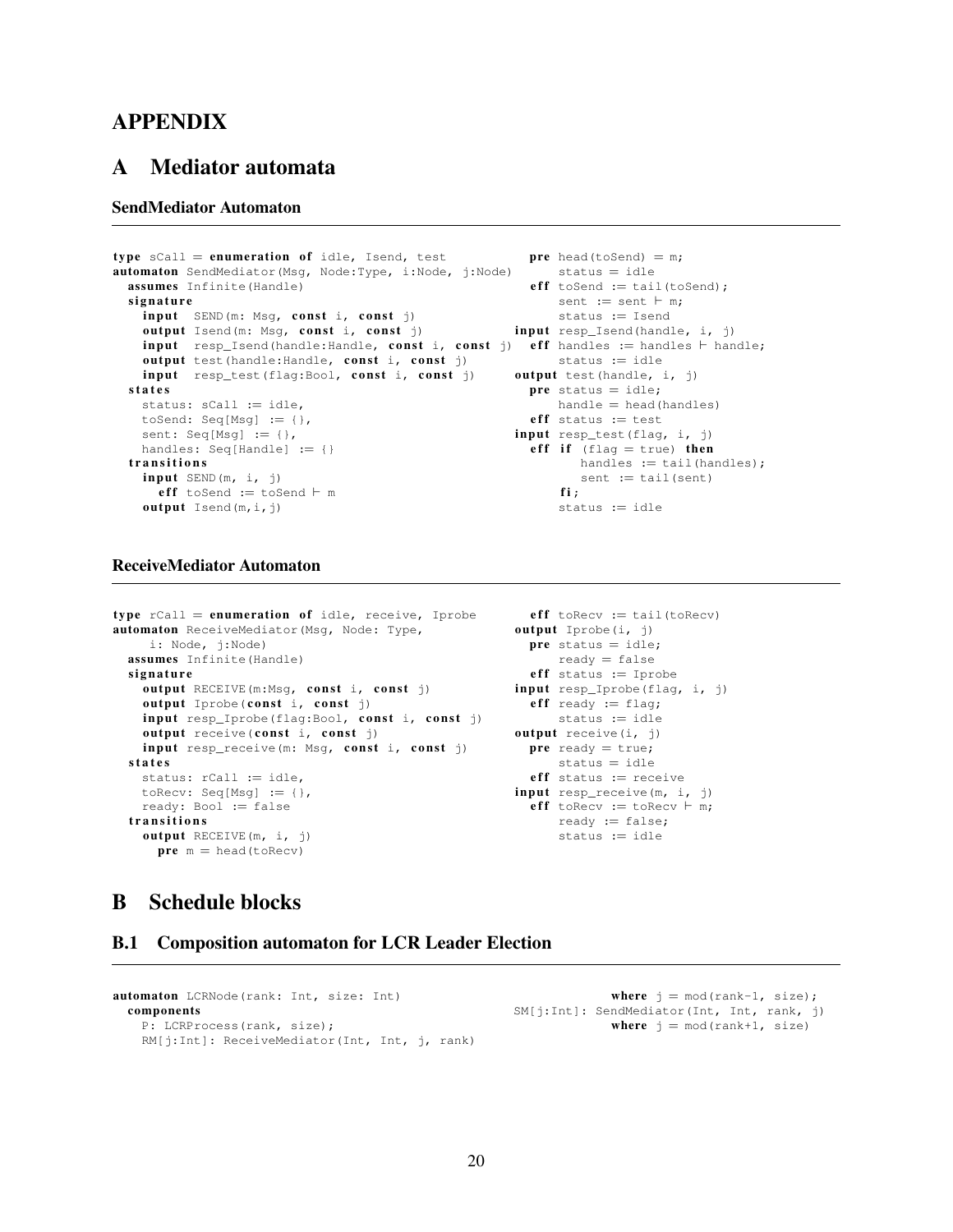### B.2 Schedule block for LCR Leader Election

```
schedule
s t a t e s
  left : Int := \text{mod}((\text{rank+size}) - 1, \text{size}),right: Int := mod(rank+1, size)do
  fire input vote;
  while (true) do
    if P.pending \neq {} then
      fire output SEND(
        chooseRandom(P.pending),
        rank, right)
    fi;
    if SM[right].status = idle \wedgeSM[right].toSend \neq {} then
      fire output Isend(
        head(SM[right].toSend), rank, right)
    fi:
    if SM[right].status = idle \wedgeSM[right].handles \neq {} then
                                                              fire output test(
                                                                head(SM[right].handles), rank, right)
                                                            fi:
                                                            if RM[left].status = idle \land¬RM[left].ready then
                                                              fire output Iprobe(rank, left) fi;
                                                            if RM[left].status = idle \landRM[left].ready then
                                                              fire output receive(rank, left) fi;
                                                            if RM[left].toRecv \neq {} then
                                                              fire output RECEIVE(
                                                                head(RM[left].toRecv), left, rank)
                                                            fi:
                                                            if P.status = elected then
                                                              fire output leader(rank)
                                                            f i
                                                         od
                                                       od
```
#### B.3 Schedule block for Spanning Tree formation

```
schedule
s t a t e s
  nb: Set[Int],
  k: Int
do
  while (true) do
    nb := nbrs;
    while (\neg \text{isEmpty}(nb)) do
      k := chooseRandom(nb):
      nb := delete(k, nb);if P.\text{send}[k] = \text{search} then
         fire output SEND(search, rank, k)
       fi :
       if SM[k].status = idle \wedgeSM[k].toSend \neq {} then
         fire output Isend(
           head(SM[k].toSend), rank, k)
       fi :
       if SM[k].status = idle \wedgeSM[k].handles \neq {} then
         fire output test(
```

```
head(SM[k].handles), rank, k)
  fi;
  if RM[k].status = idle \wedgeRM[k].ready = false then
    fire output Iprobe(rank, k)
  fi;
  if RM[k].status = idle \wedgeRM[k].ready = true then
    fire output receive(rank, k)
  fi ;
  if RM[k].toRecv \neq {} then
    fire output RECEIVE(
      head(RM[k].toRecv), rank, k)
  fi;
  if P.parent = k \wedge \neg P. reported then
    fire output PARENT(k)f i
od
```
#### B.4 Schedule block for Broadcast/Convergecast

```
schedule
s t a t e s
  tempNbrs: Set[Int],
  k: Int
do
  while (true) do
    tempNbrs := nbrs;
    while (\neg \text{isEmpty}(tempNbrs)) do
      k := chooseRandom(tempNbrs);
      tempNbrs := delete(k, tempNbrs);
      if P.send[k] \neq {} then
        fire output SEND(
           head(P.send[k]), rank, k) fi;
```

```
if SM[k].status = idle \wedgeSM[k].toSend \neq \{\} then
  fire output Isend(
    head(SM[k].toSend), rank, k) fi;
if SM[k].status = idle \wedgeSM[k].handles \neq \{\} then
  fire output test(
    head(SM[k].handles), rank, k) fi;
if RM[k].status = idle \wedge¬RM[k].ready then
  fire output Iprobe(rank, k) fi;
if RM[k].status = idle \wedgeRM[k].ready then
```
od od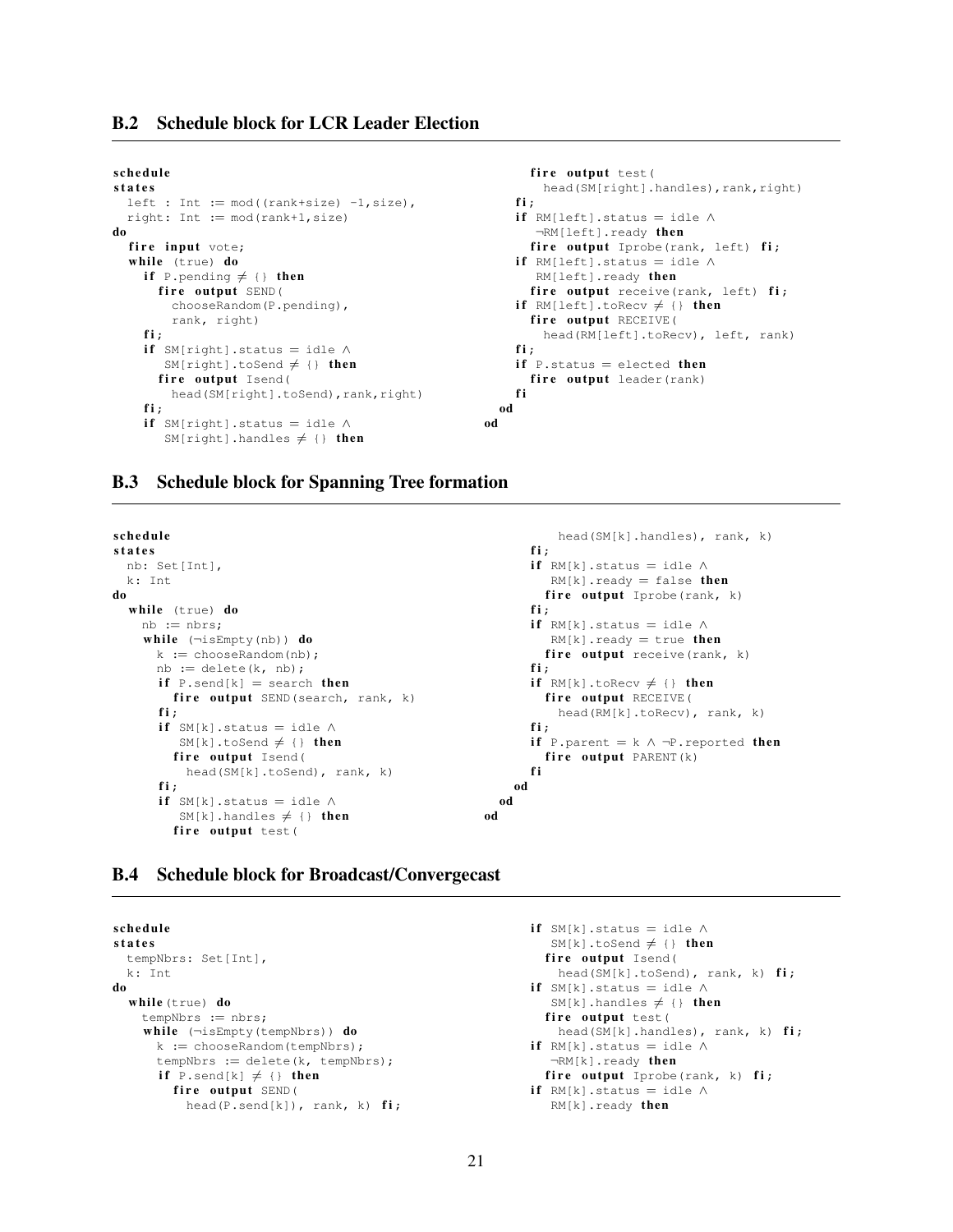```
fire output receive(rank, k) fi;
  if RM[k].toRecv \neq {} then
    fire output RECEIVE(
      head(RM[k].toRecv), rank, k) fi
od;
if rank = 0 \land P.acked = nbrs \land\negP.reported then
                                                        fire internal report(rank) fi;
                                                      if rank \neq 0 ∧ P.parent \neq nil ∧
                                                         P.acked = nbrs - {P.parent.val} ∧
                                                         ¬P.reported then
                                                        fire internal report(rank) fi
                                                    od
                                                  od
```
#### B.5 Schedule block for Leader Election with Broadcast/Convergecast

s chedule s t a t e s c: Int, % source tempNbrs: Set[Int], k: Int do while (true) do c := size; while  $(c > 0)$  do  $c := c - 1;$ tempNbrs := nbrs; while  $(\neg \text{isEmpty}(tempNbrs))$  do k := chooseRandom(tempNbrs); tempNbrs := delete(k, tempNbrs); if P.send[c, k]  $\neq$  {} then fire output SEND( head(P.send[c, k]),  $rank$ , k)  $fi$ ; if SM[k].status = idle  $\wedge$  $SM[k]$ .toSend  $\neq$  {} then fire output Isend( head(SM[k].toSend), rank, k)  $fi$ ; if  $SM[k]$ .status = idle  $\wedge$  $SM[k]$ .handles  $\neq \{\}$  then fire output test( head( $SM[k]$ .handles), rank, k)  $fi$ ; if RM[k].status = idle  $\wedge$ ¬RM[k].ready then fire output Iprobe(rank, k) fi; if RM[k].status = idle  $\wedge$ RM[k].ready then fire output receive(rank,  $k$ ) fi; if  $RM[k]$ .toRecv  $\neq \{\}$  then fire output RECEIVE( head(RM[k].toRecv), rank, k) fi od; if c  $\neq$  rank ∧ P.parent[c]  $\neq$  -1 ∧  $P.\text{acked}[c] = \text{nbrs - {P.parent[c]} \land$ ¬P.reported[c] then fire internal report (rank, c) fi; if  $c = rank \wedge P.acked[rank] = nbrs \wedge$ ¬P.reported[rank] then fire internal finished fi; if P.elected  $\land \neg P$ .announced then fire output LEADER f i od od od

#### B.6 Schedule block for Spanning Tree to Leader Election

```
s c h e d ul e
s t a t e s
  tempNbrs: Set[Int],
  k: Int
do
  while (true) do
    tempNbrs := nbrs;
    while (\neg \text{isEmpty}(tempNbrs)) do
      k := chooseRandom(tempNbrs);
      tempNbrs := delete(k, tempNbrs);
      if P.send[k] \neq {} then
         fire output SEND(
          head(P.send[k]), rank, k) fi;
      if SM[k].status = idle \wedgeSM[k].toSend \neq \{\} then
         fire output Isend(
           head(SM[k].toSend), rank, k) fi;
       if SM[k].status = idle \wedge
```

```
SM[k].handles \neq \{\} then
       fire output test(
        head(SM[k].handles), rank, k) fi;
    if RM[k].status = idle \wedge¬RM[k].ready then
       fire output Iprobe(rank, k) fi;
    if RM[k].status = idle \wedgeRM[k].ready then
      fire output receive(rank, k) fi;
    if RM[k].toRecv \neq \{\} then
      fire output RECEIVE(
        head(RM[k].toRecv), rank, k) fi
  od;
  if P.status = elected then
    fire output leader
  f i
od
```
od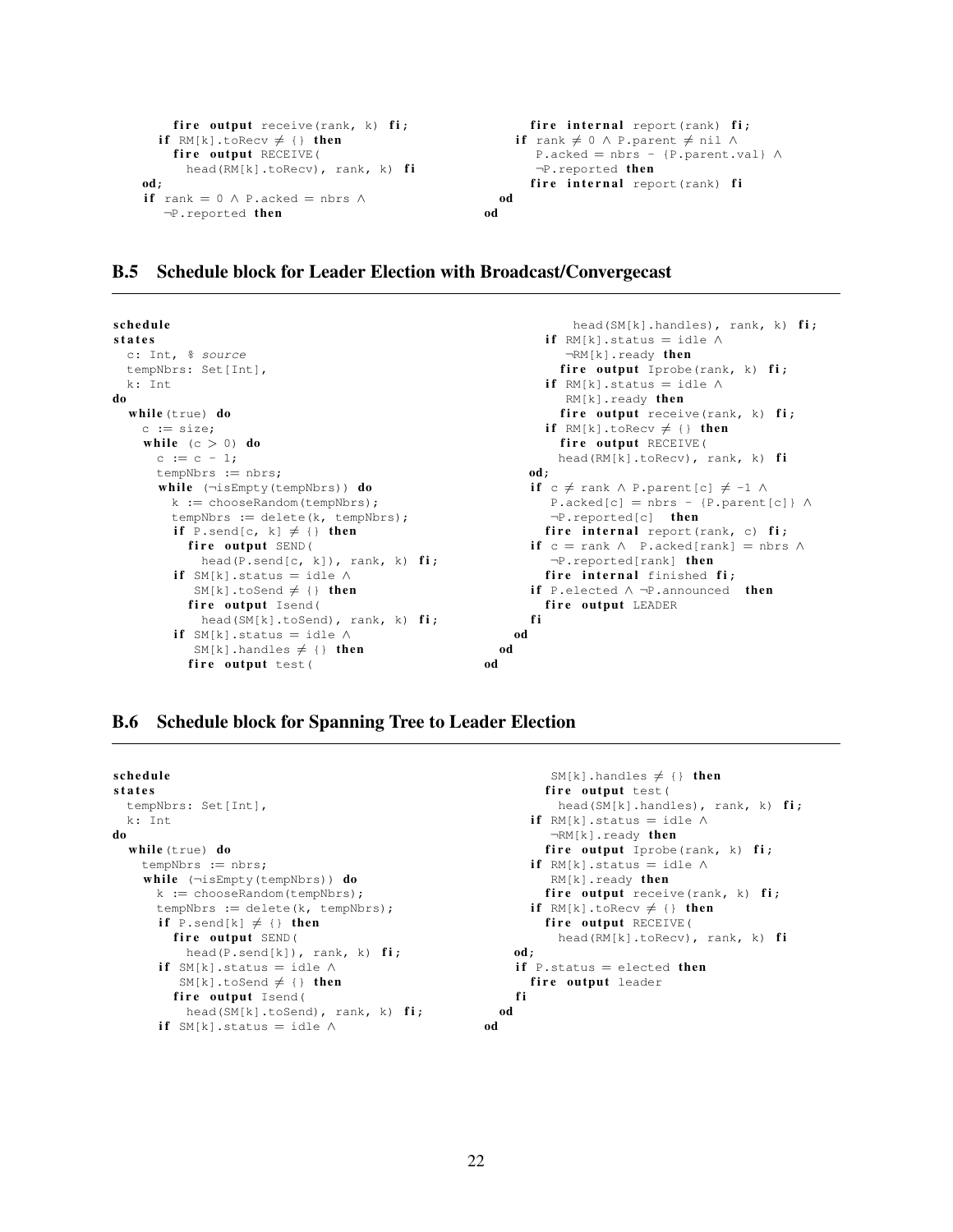# C GHS IOA Code

### C.1 GHS algorithm automaton

```
type Nstatus = enumeration of sleeping, find, found
type Edge = tuple of s: Int, t: Int<br>type Link = tuple of s: Int, t: Int
type Lstatus = enumeration of unknown, branch,
rejected<br>
type Msg = enumeration of CONNECT, INITIATE, TEST,
                                   REPORT, ACCEPT, REJECT,
CHANGEROOT
type ConnMsg = tuple of msg: Msg, 1: Int
type Status = enumeration of find, found<br>type InitMsg = tuple of msg: Msg, l: Int,
                                c: Null[Edge], st: Status
type TestMsg = tuple of msg: Msg, 1: Int,<br>c: Null[Edge]
type ReportMsg = tuple of msg: Msg, w: Int
type Message = union of connMsg: ConnMsg,<br>initMsg: InitMsg,
                                testMsg: TestMsg,
                                reportMsg: ReportMsg,
                                msg: Msg
rac{a}{\delta}automaton GHSProcess: Process of GHS Algorithm
                                for min. spanning tree
   rank: The UID of the automaton
% size: The number of nodes in the network
% links: Set of Links with source = rank (L_p(G))
% weight: Maps the Links ∈ links to their weight
9.9automaton GHSProcess(rank: Int, size: Int,
         links: Set[Link],
         weight: Map[Link, Int])
 signature
  input startP
  input RECEIVE(m: Message, const rank, i: Int)
  output InTree(l:Link)
   output NotInTree(l: Link)
   output SEND(m: Message, const rank, j: Int)<br>internal ReceiveConnect(qp: Link, l:Int)
   internal ReceiveInitiate(qp: Link, l:Int,
               c: Null[Edge], st: Status)
   internal ReceiveTest(qp: Link, l:Int,
   c: Null[Edge])<br>
internal ReceiveAccept(qp: Link)
   internal ReceiveReject (qp: Link)
   internal ReceiveReport(qp: Link, w: Int)<br>internal ReceiveChangeRoot(qp: Link)
 s t a t e s
  nstatus: Nstatus,
  nfrag: Null[Edge],
   nlevel: Int,
bestlink: Null[Link],
  bestwt: Int,
   testlink: Null[Link],
inbranch: Link,
   findcount: Int,
lstatus: Map[Link, Lstatus],
  queueOut: Map[Link, Seq[Message]],
   queueIn: Map[Link, Seq[Message]],
answered: Map[Link, Bool]
 initially
         nstatus = sleeping
∧ nfrag = nil
         \land nlevel = 0
         ∧ bestlink.val ∈ links
         ∧ bestwt = weight[bestlink.val]
∧ testlink = nil
         ∧ inbranch = bestlink.val
         \land findcount = 0
         ∧ ∀ l: Link
            (1 \in links \Rightarrowlistatus[1] = unknown∧ answered[l] = false
∧ queueOut[l] = {}
              \land queueIn[l] = {})
 transitions
   input startP(local minL: Null[Link], min: Int)
    eff if nstatus = sleeping then
           %WakeUp<br>minL := choose 1 where 1.val ∈ links;
           min := weight[minL.val];<br>for tempL:Link in links do
```

```
if weight [tempL] < min then
            minL := embed(tempL);<br>min := weight[tempL] fi;
        od;
        lstatus[minL.val] := branch;
        nstatus := found;
        \texttt{queueOut}[\texttt{minL.val}] \ := \texttt{queueOut}[\texttt{minL.val}]\vdash connMsg([CONNECT, 0]); fi
input RECEIVE(m: Message, i:Int, j:Int)
eff queueIn[[i,j]] := queueIn[[i,j]] \vdash m<br>output InTree(l: Link)
 pre answered[l] = false \land lstatus[l] = branch
eff answered[1] := true<br>output NotInTree(1: Link)
pre answered[l] = false \wedge lstatus[l] = rejected<br>
eff answered[l] := true<br>
output SEND(m: Message, i: Int, j: Int)
 pre m = head(queueOut[[i,j]])
eff queueOut[[i,j]] := tail(queueOut[[i,j]])<br>internal ReceiveConnect(qp: Link, l: Int;<br>local minL: Null[Link], min: Int)
 \text{pre head}(\text{queueIn}[\text{qp}]) = \text{conn} \text{MSE}(\text{[CONNECT, 1]})eff queueIn[qp] := tail(queueIn[qp]);<br>
if nstatus = sleeping then
        %WakeUp
        min := choose 1 where 1.val \in links;
        min := weight[minL.val];for tempL: Link in links do
          if weight [tempL] < min then
           min := embed(tempL):
            min := weight[tempL] fi
        od;
        lstatus[minL.val] := branch;
        nstatus := found;
        \texttt{queueOut} \left[ \texttt{minL.val} \right] \; := \; \texttt{queueOut} \left[ \texttt{minL.val} \right]\vdash connMsg([CONNECT, 0]); fi
       if 1 < nlevel then
         lstatus[[qp.t,qp.s]] := branch;<br>if testlink \neq nil then
          queueOut[(qp.t,qp.s]] :=queueOut[[qp.t,qp.s]] |-<br>initMsg([INITIATE,nlevel, nfrag, find]);
          findcount := findcount + 1<br>
else queueOut[[qp.t,qp.s]] := queueOut[[qp.t,qp.s]] \vdashintMsg([INITIATE, nlevel, nfrag, found]) fi;
        else if lstatus[[qp.t,qp.s]] = unknown then<br>queueIn[qp] := queueIn[qp] | connMsg([CONNECT, 1]<br>else queueOut[[qp.t,qp.s]] := queueOut[[qp.t,qp.s]] | -
initMsg([INITIATE, nlevel+1,<br>embed([qp.t, qp.s]), find]) fi fi<br>internal ReceiveInitiate(qp: Link, l:Int, c: Null[Edge], st: Status;
  local minL: Null[Link], min: Int, S : Set[Link])<br>
pre head(queueIn[qp])=initMsg([INITIATE,1,c,st])
 eff queueIn[qp] := tail(queueIn[qp]);
       nlevel := 1;nfrag := c;
        if st = find then nstatus := find<br>else nstatus := found fi;
        %Let S = \{ [p,q]: \text{lstatus}([p,r)]=\text{branch}, r \neq q \}S := \{\};<br>for pr: Link in links do
          if pr.t ≠ qp.s ∧ lstatus[pr] = branch then S := S \cup \{pr\}f i
        od;
       for k: Link in S do
        queueOut[k] := queueOut[k] +
        initMsg([INITIATE, l, c, st])
       od;
        if st = find then
         inbranch := [qp.t, qp.s];
bestlink := nil;
        bestwt := 100000000; % Infinity
        %T = 5min := nil; min := 10000000; % Infinity
         for tempL:Link in links do<br>if weight[tempL] < min \wedge<br>lstatus[tempL] = unknown then
              min := embed(tempL);
          min := weight[tempL] fi;
        od;
         if minL \neq nil then
          testlink := minL;
```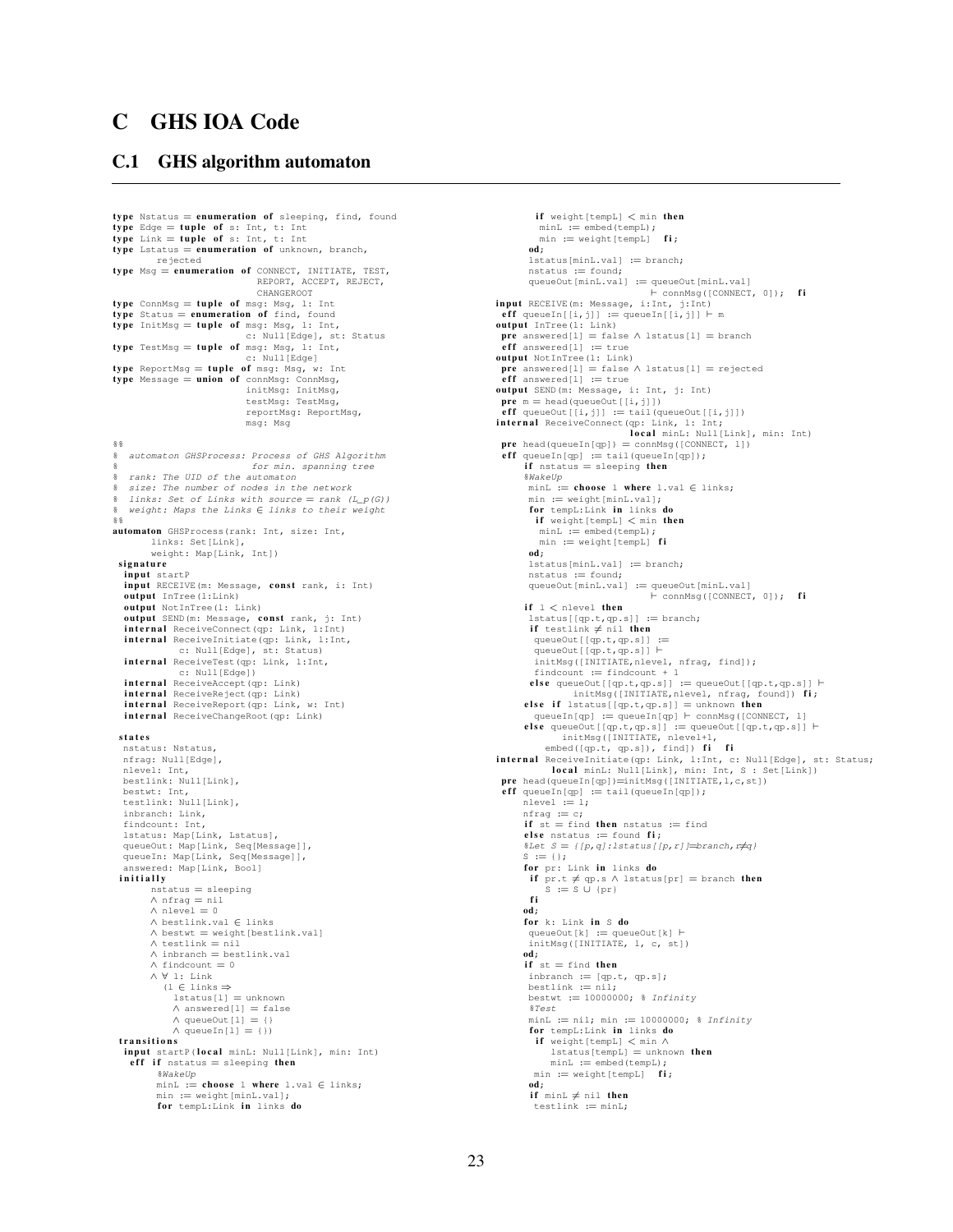```
\texttt{queueOut} \texttt{[minL.val]} \ := \ \texttt{queueOut} \texttt{[minL.val]}` testMsg([TEST, nlevel, nfrag]);
          else testlink := nil;
            if findcount = 0 \land testlink = nil then nstatus := found;
              queueOut[inbranch] :=
                       queueOut[inbranch] \vdashreportMsg([REPORT, bestwt]) fi fi;
         %EndTest
         findcount := size(S) fiinternal ReceiveTest(qp: Link, l: Int, c: Null[Edge];
                              local minL: Null[Link], min: Int)
   \begin{align} \mathsf{pre} \ \mathsf{head}(\text{queueIn}[\text{qp}]) &= \mathsf{testMsg}(\{\text{TEST, 1, c}\}) \ \mathsf{eff} \ \mathsf{queueIn}[\text{qp}] &:= \mathsf{tail}(\text{queueIn}[\text{qp}]) \, ; \end{align}if nstatus = sleeping then
         %WakeUp<br>minL := choose 1 where 1.val ∈ links;
         min := weight[minL.val];<br>for tempL:Link in links do
          if weight[tempL] \langle min then
          \begin{aligned} \texttt{minL} \ := \ \texttt{embed} \, (\texttt{tempL}) \, ; \ \ \texttt{min} := \ \texttt{weight} \, [\texttt{tempL}] \quad \textbf{fi} \, ; \end{aligned}od;
        lstatus[minL.val] := branch;
        nstatus := found:
        queueOut[minL.val] := queueOut[minL.val]
                                       \vdash connMsg([CONNECT, 0]); fi;
       if 1 > nlevel then
        queueIn[qp] := queueIn[qp] \vdash testMsg([TEST, l, c]);else if c \neq n frag then<br>queueOut[[qp.t, qp.s]] :=
                                      queueOut[[qp.t, qp.s]] \vdash msg(ACCEPT)
        else if lstatus[[qp.t, qp.s]] = unknown then<br>lstatus[[qp.t, qp.s]] := rejected fi;<br>if testlink \neq embed([qp.t, qp.s]) then
           queueOut[qp.t, qp.s]] :=queueOut[[qp.t, qp.s]] \vdash msg(REJECT)
         else *Testmin := nil;
         min := 10000000; % Infinity
          for tempL:Link in links do<br>if weight[tempL] < min \land lstatus[tempL] = unknown then
            min := embed(tempL);
            min := weight[tempL] fi;
         od;
          if minL \neq nil then
           testlink := minL;
           queueOut[minL.val] := queueOut[minL.val]
                      \vdash testMsg([TEST, nlevel, nfrag]);
          else testlink := nil;
           if findcount = 0 \wedge \text{testlink} = \text{nil} then
            nstatus := found;
            queueOut[inbranch] := queueOut[inbranch]
                                              ` reportMsg([REPORT, bestwt])
           fi fi; fi; fi; fi; fiinternal ReceiveAccept(qp: Link)
 pre head(queueIn[qp]) = msg(ACCEPT)
  eff queueIn[qp] := tail(queueIn[qp]);<br>testlink := nil;
```
**if** weight[ $[qp.t, qp.s]$ ]  $\lt$  bestwt **then** bestlink := embed( $[qp.t, qp.s]$ );

bestwt := weight[[qp.t, qp.s]]; fi;<br>if findcount = 0  $\land$  testlink = nil then  $n$ status  $:=$  found;  $queueOut[inhranch] := queueOut[inhranch]$  $\vdash$  reportMsg([REPORT, bestwt]) fi internal ReceiveReject(qp: Link; **local** minL: Null[Link], min: Int)<br> **pre** head(queueIn[qp]) = msg(REJECT) **eff** queueIn[qp] := tail(queueIn[qp]);<br> **if** lstatus[[qp.t, qp.s]] = unknown **then**<br>
lstatus[[qp.t, qp.s]] := rejected **fi;** %Test  $min$  := nil; min := 10000000; % Infinity for tempL:Link in links do  $\textbf{if weight}[\text{tempL}] < \text{min }\land$ <br>lstatus[tempL] = unknown then  $min$  := embed(tempL);  $min := weight[tempL]$  fi; od; if  $minL \neq nil$  then  $testlink := min.$ queueOut[minL.val] := queueOut[minL.val]<br>
+ testMsg([TEST, nlevel, nfrag]); else testlink  $:=$  nil; if findcount =  $0 \wedge \text{testlink} = \text{nil}$  then  $n$ status := found;  $queueOut[inhranch] := queueOut[inhranch] \vdash$ reportMsg([REPORT, bestwt]) fi fi internal ReceiveReport(qp: Link, w: Int) pre head(queueIn[qp]) = reportMsg([REPORT, w])<br>
eff queueIn[qp] := tail(queueIn[qp]);  $if [qp.t, qp.s] \neq inbranch then$ findcount  $:=$  findcount  $-1$ ;<br>if  $w <$  bestwt **then**  $bestwt := w;$ bestlink := embed([qp.t, qp.s]) **fi;**<br>if findcount = 0  $\land$  testlink = nil **then**  $n$ status  $:=$  found; queueOut[inbranch] := queueOut[inbranch]<br>  $\vdash$  reportMsg([REPORT, bestwt]) **fi** else if nstatus  $=$  find then queueIn[qp] := queueIn[qp] | reportMsg([REPORT, w])<br>else if w > bestwt then \$ChangeRoot<br>if lstatus[bestlink.val] = branch then queueOut[bestlink.val]  $:=$  queueOut[bestlink.val]  $\vdash$ msg(CHANGEROOT) else queueOut[bestlink.val] := queueOut[bestlink.val]  $\vdash$ connMsg([CONNECT, nlevel]) ;  $listatus[bestlink.val] := branch$  fi fi fi internal ReceiveChangeRoot(qp: Link)<br>
pre head(queueIn[qp]) = msg(CHANGEROOT)  $eff$  queueIn[qp] := tail(queueIn[qp]); %ChangeRoot  $if$  lstatus[bestlink.val] = branch then queueOut[bestlink.val] := queueOut[bestlink.val]  $\vdash$ <br>msg(CHANGEROOT) else queueOut[bestlink.val] := queueOut[bestlink.val]  $\vdash$ connMsg([CONNECT, nlevel]) ;  $listatus[bestlink.val] := branch$  fi